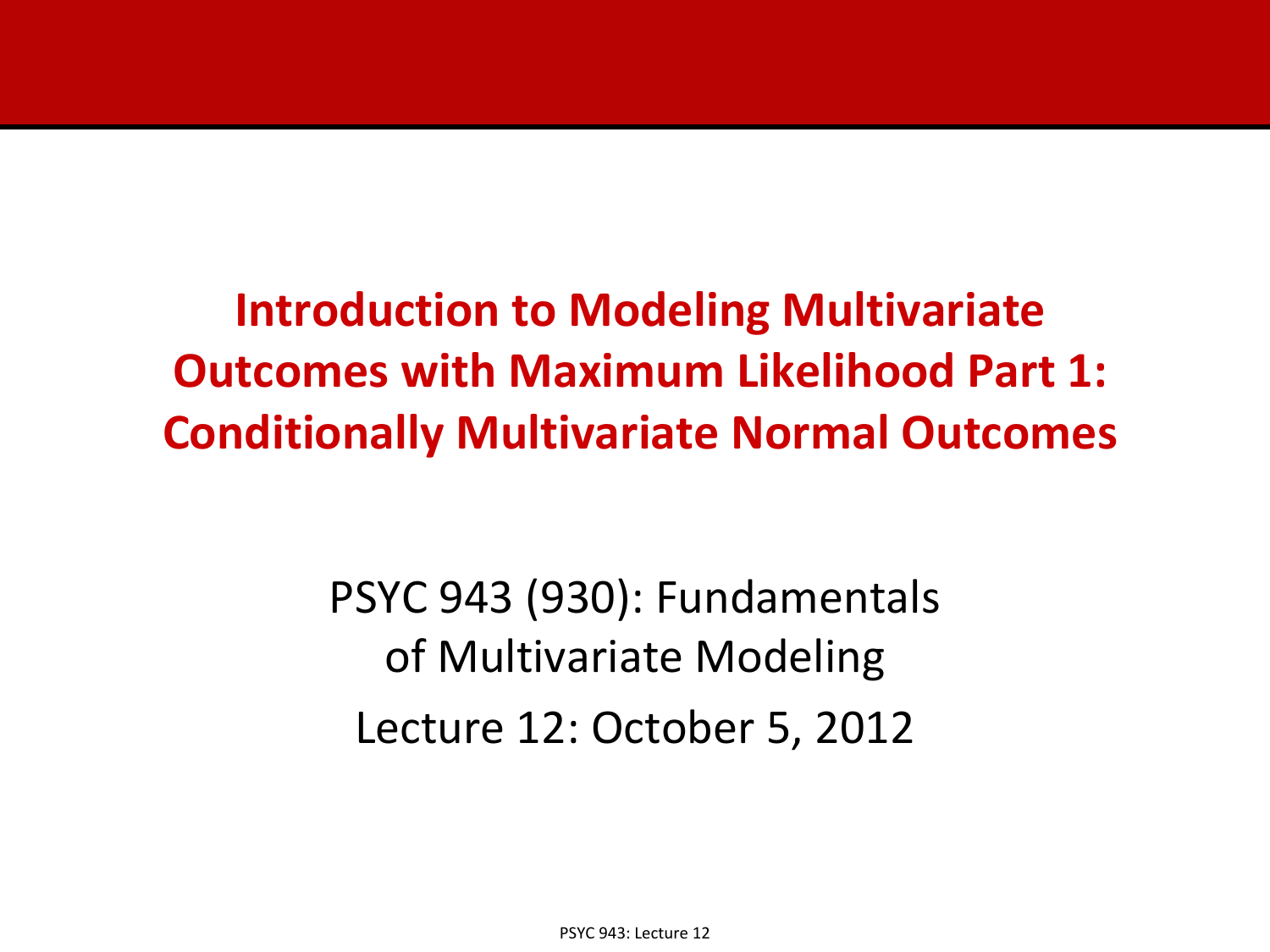### **Today's Class**

- General linear models in matrices for…
	- $\triangleright$  One (univariate) conditionally normal outcome
	- Estimated using maximum likelihood in PROC MIXED
- Expanding linear models from univariate outcomes to multivariate outcomes:
	- $\triangleright$  Multiple variable analyses, simultaneously
	- $\triangleright$  All outcomes are then assumed to be conditionally multivariate normally distributed
- Models for covariances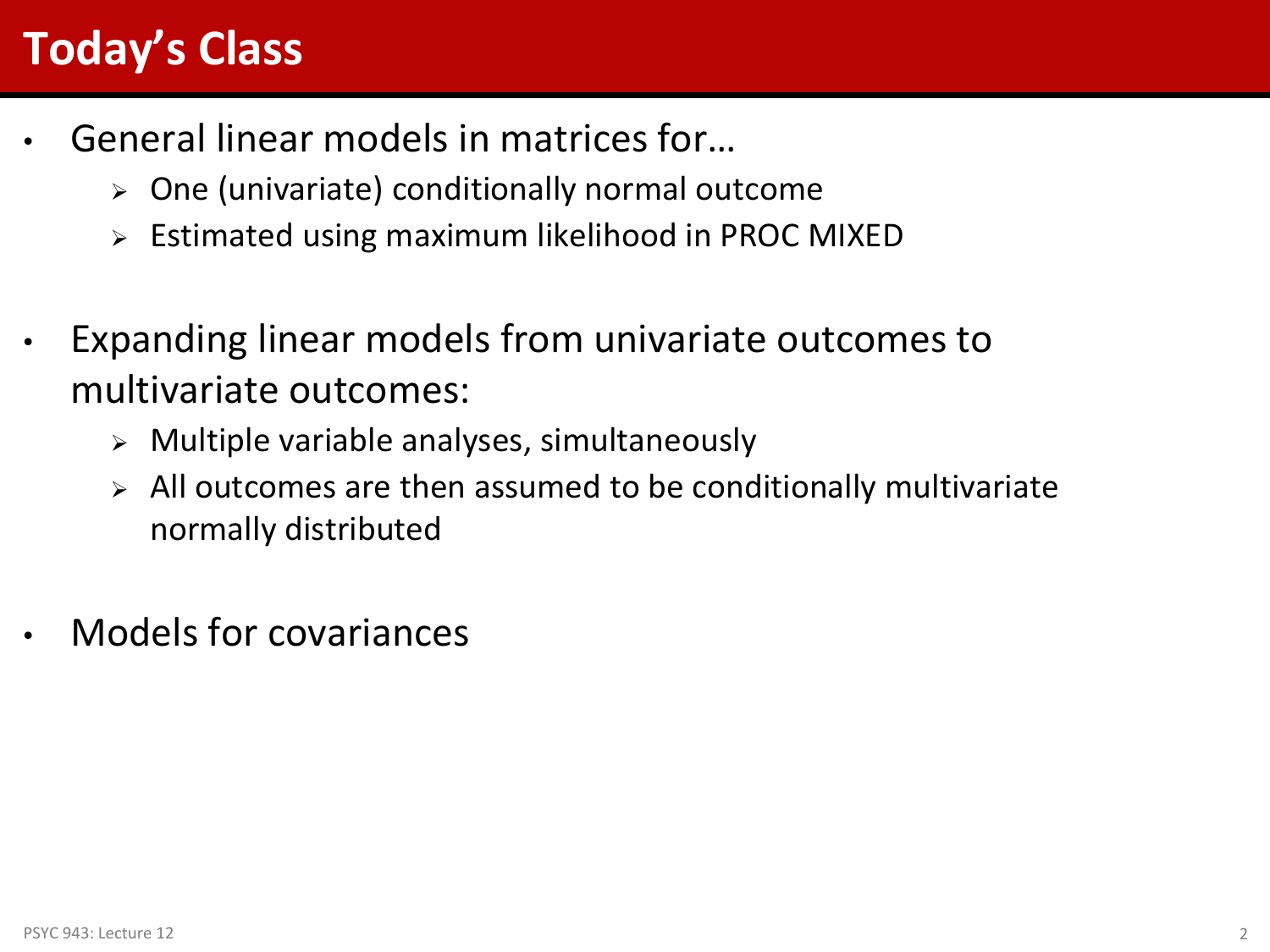### **Example Data**

- A health researcher is interested in examining the impact of dietary habits and exercise on pulse rate
- A sample of 18 participants is collected
	- Diet factor (BETWEEN SUBJECTS):
		- Nine are vegetarians
		- $\bullet$  Nine are omnivores
	- Exercise factor (BETWEEN SUBJECTS) with random assignment:
		- Aerobic stair climbing
		- Racquetball
		- Weight training
	- $\triangleright$  Three pulse rates (WITHIN SUBJECTS):
		- After warm-up
		- After jogging
		- After running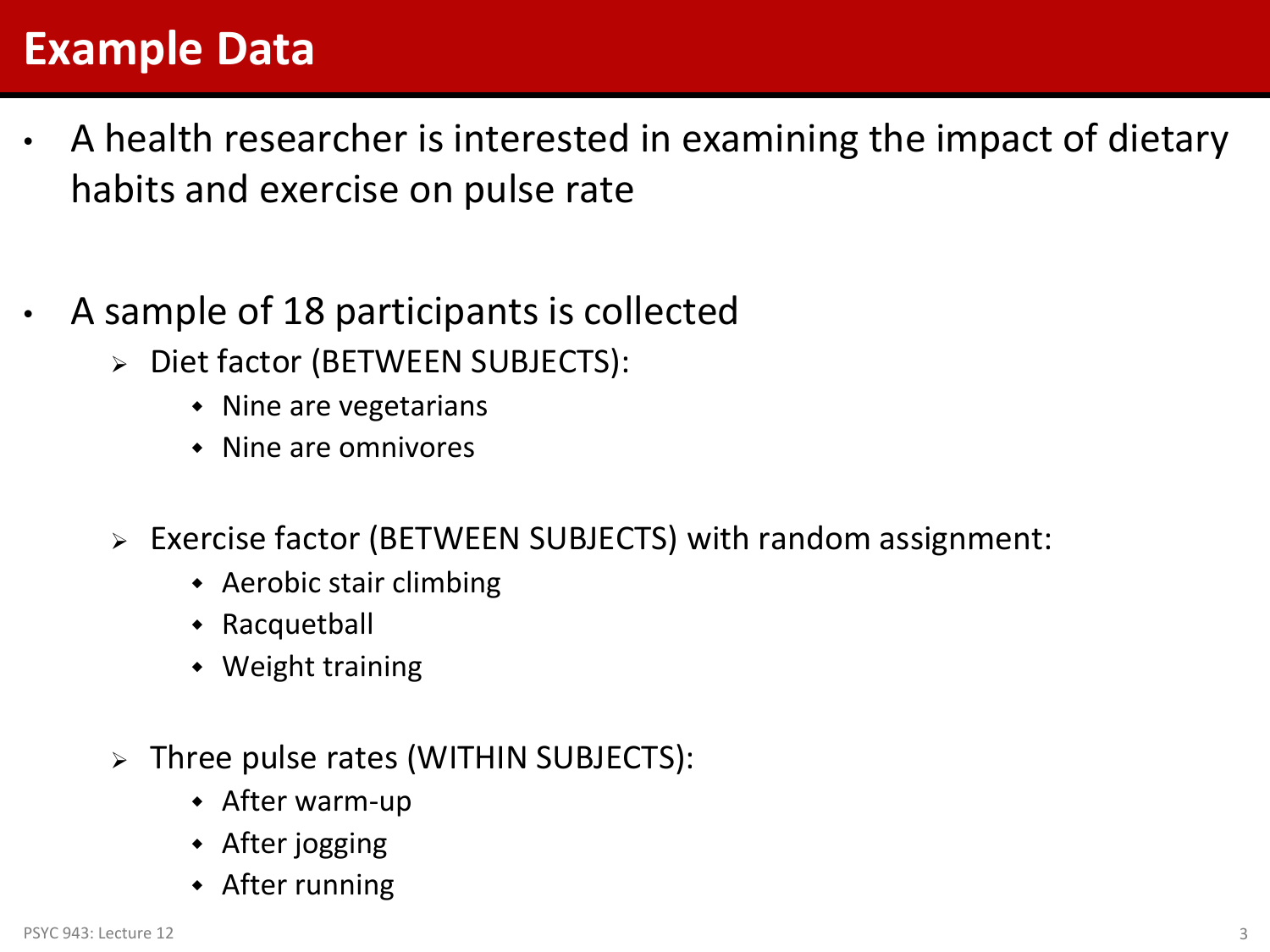### **Original Data: Wide Format**

### • The data:

|                | Exercise Type | Pulse After<br>Warmup | Pulse After<br>Jogging | Pulse After<br>Running | Diet Type               | personID |
|----------------|---------------|-----------------------|------------------------|------------------------|-------------------------|----------|
| 1              |               | 112                   | 166                    | 215                    | 1                       |          |
| $\overline{2}$ |               | 111                   | 166                    | 225                    |                         | 2        |
| 3              |               | 89                    | 132                    | 189                    |                         | 3        |
| 4              |               | 95                    | 134                    | 186                    | 2                       | 4        |
| 5              |               | 66                    | 109                    | 150                    | 2                       | 5        |
| 6              |               | 69                    | 119                    | 177                    | 2                       | 6        |
| 7              | 2             | 125                   | 177                    | 241                    |                         | 7        |
| 8              | 2             | 85                    | 117                    | 186                    |                         | 8        |
| 9              | 2             | 97                    | 137                    | 185                    |                         | 9        |
| 10             | 2             | 93                    | 151                    | 217                    | $\overline{\mathbf{c}}$ | 10       |
| 11             | 2             | 77                    | 122                    | 178                    | 2                       | 11       |
| 12             | 2             | 78                    | 119                    | 173                    | 2                       | 12       |
| 13             | 3             | 81                    | 134                    | 205                    |                         | 13       |
| 14             | 3             | 88                    | 133                    | 180                    |                         | 14       |
| 15             | 3             | 88                    | 157                    | 224                    |                         | 15       |
| 16             | 3             | 58                    | 99                     | 131                    | 2                       | 16       |
| 17             | 3             | 85                    | 132                    | 186                    | 2                       | 17       |
| 18             | 3             | 78                    | 110                    | 164                    | 2                       | 18       |

| $\overline{\bm{x}}$ |           |           |           |
|---------------------|-----------|-----------|-----------|
| 87.5                | 264.36111 | 315       | 373.72222 |
| 134.11111           | 315       | 446.76543 | 539.49383 |
| 189.55556           | 373.72222 | 539.49383 | 727.24691 |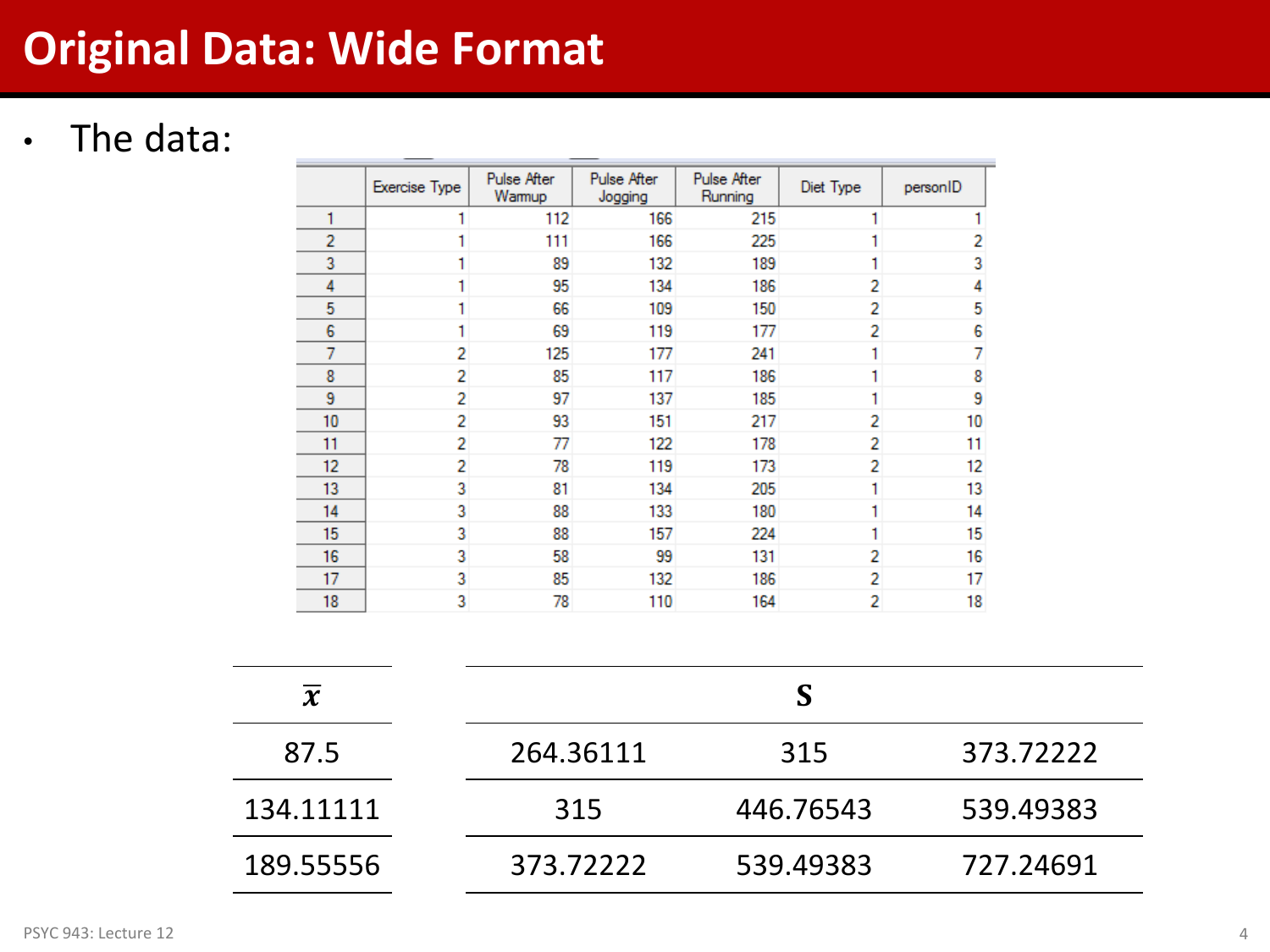### **Comparing Univariate and Multivariate Normal Distributions**

• The univariate normal distribution:

 $f(x_p) =$ 1  $\overline{2\pi\sigma^2}$  $\exp$  |  $(x - \mu)^2$  $2\sigma^2$ 

• The univariate normal, rewritten with a little algebra:

$$
f(x_p) = \frac{1}{(2\pi)^{\frac{1}{2}}|\sigma^2|^{\frac{1}{2}}} \exp\left[-\frac{(x-\mu)(\sigma_e^2)^{-1}(x-\mu)}{2}\right]
$$

• The multivariate normal distribution

$$
f(\mathbf{x}_p) = \frac{1}{(2\pi)^{\frac{V}{2}} |\mathbf{\Sigma}|^{\frac{1}{2}}} \exp\left[-\frac{(\mathbf{x}_p^T - \boldsymbol{\mu})^T \mathbf{\Sigma}^{-1} (\mathbf{x}_p^T - \boldsymbol{\mu})}{2}\right]
$$

 $\triangleright$  When  $V = 1$  (one variable), the MVN is a univariate normal distribution

From: Wednesday's Class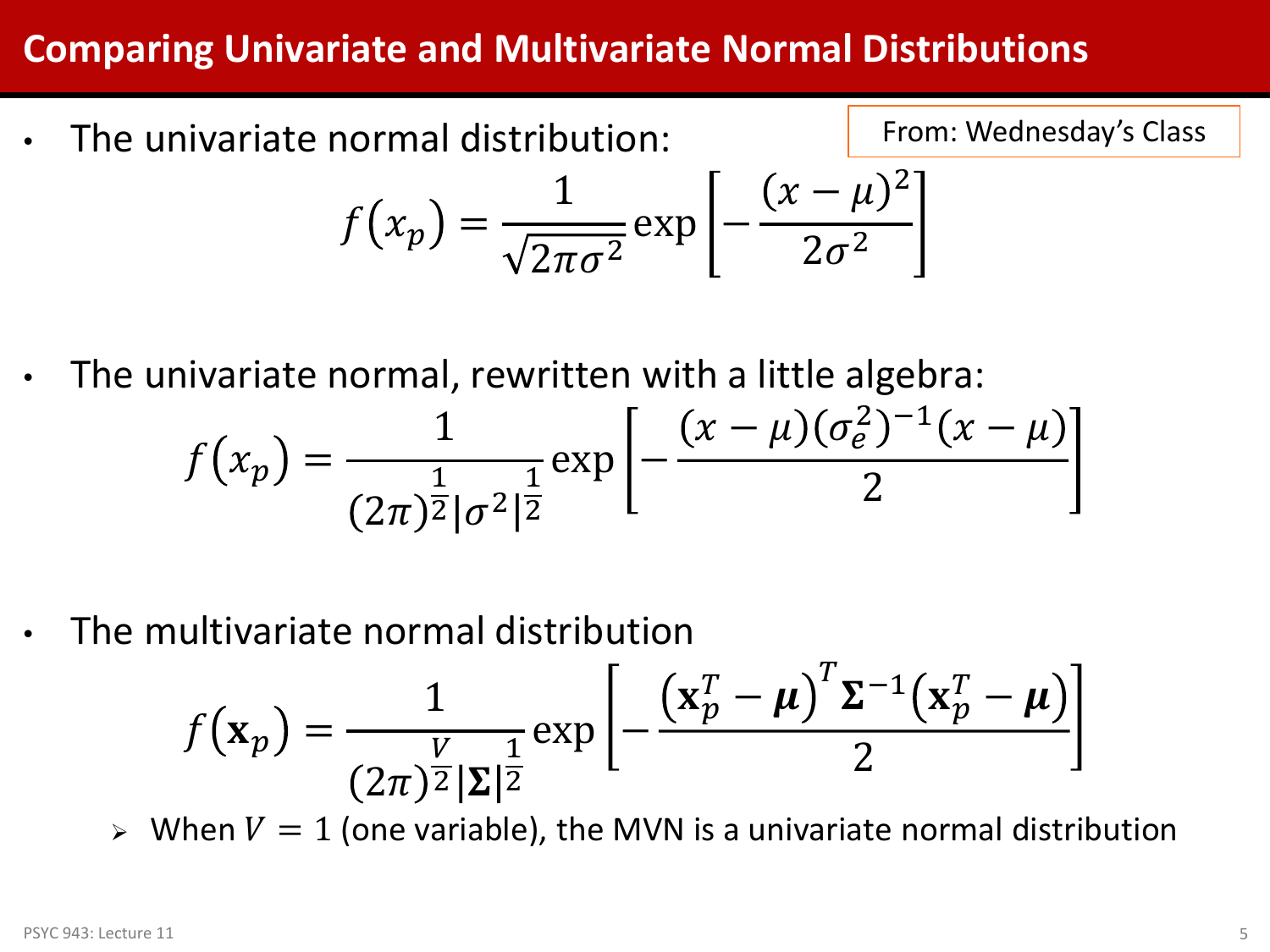## **LINEAR MODELS WITH MATRICES**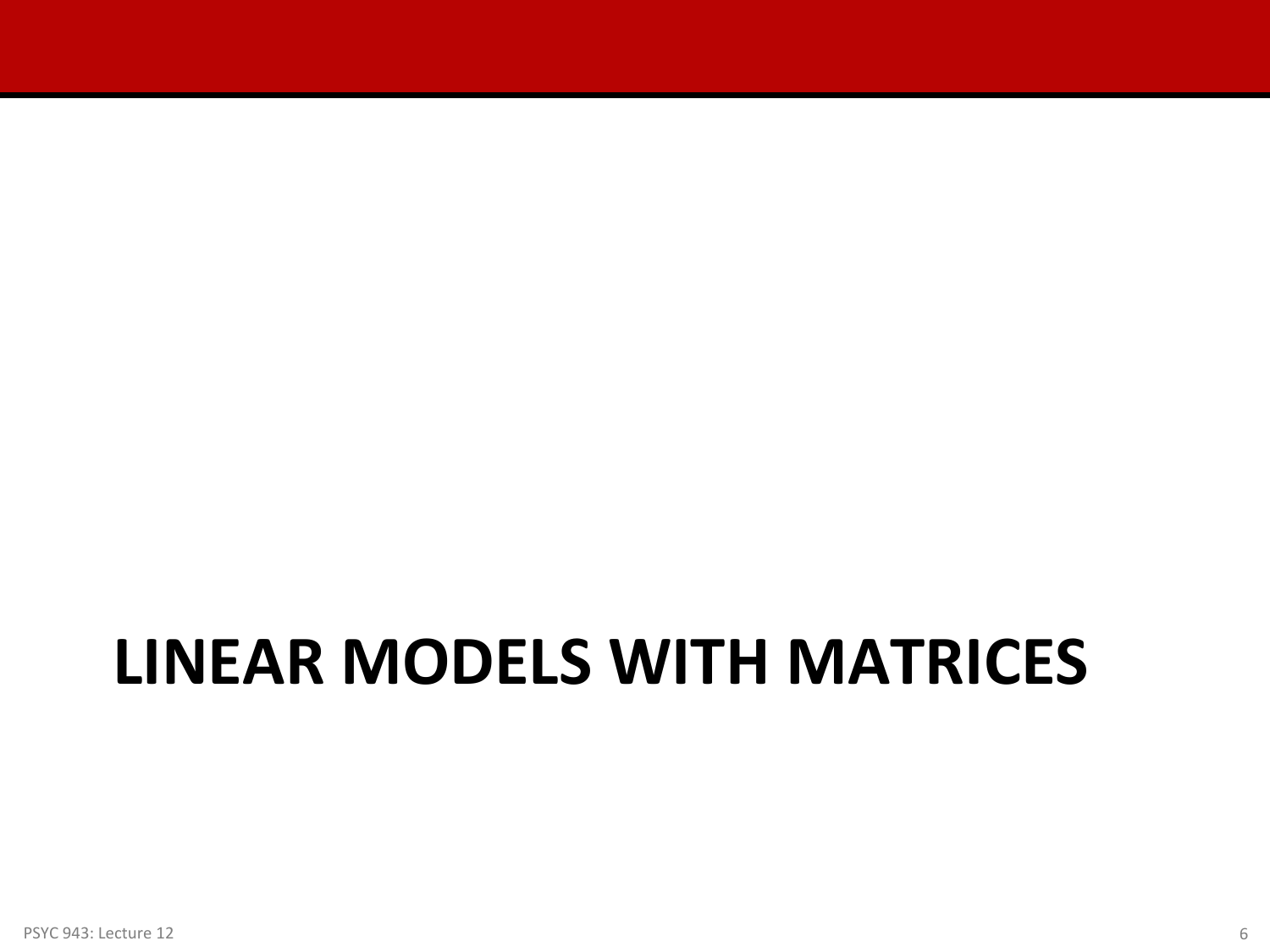### **General Linear Models in Matrices**

- Matrix expression of the GLM is important in that many descriptions of multivariate statistical models use matrix form
	- $\triangleright$  This is the starting point for learning the "language of multivariate"
- In this section, we will use an empty model with a single outcome
	- $\triangleright$  Pulse 3: Pulse after running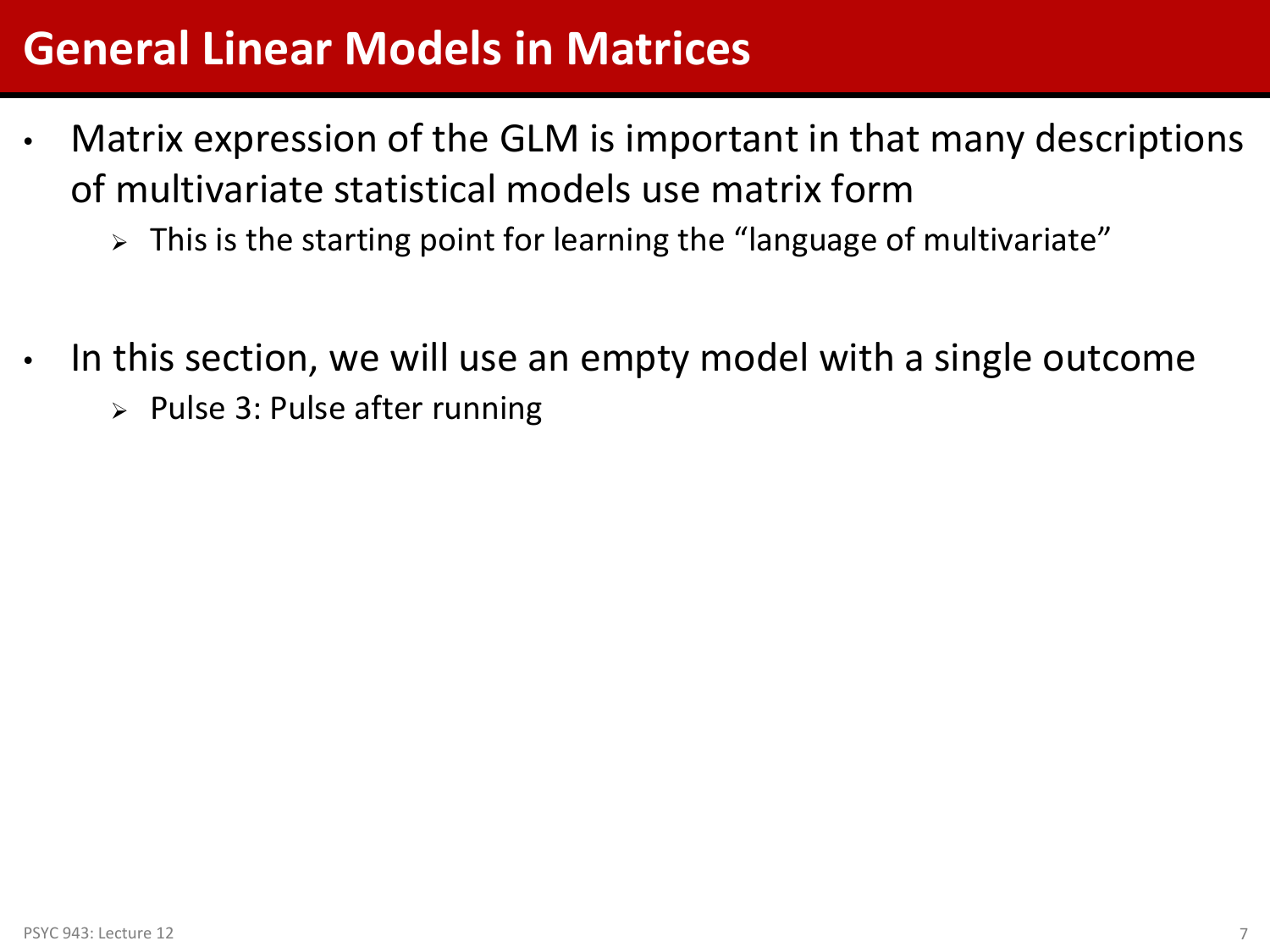### **Linear Models with Matrices**

- The basic linear model for observation *p* (of *N*), as modeled by *k* predictor variables (some of which may be interactions):  $y_p = \beta_0 + \beta_1 X_{p1} + \cdots + \beta_k X_{pk} + e_p$
- The equation above, for a single univariate outcome  $y_p$  can be expressed more compactly by a set of matrices:

$$
y_p = x_p \beta + e_p
$$

- $y_p$  is of size (1 x 1) a scalar (univariate/single outcome)
- $x_p$  is of size  $(1 \times (1 + k))$  the 1 before the + k is for the intercept
- $\beta$  is of size ((1+k) x 1)
- $\cdot$   $e_p$  is of size (N x 1) one outcome means one error per person p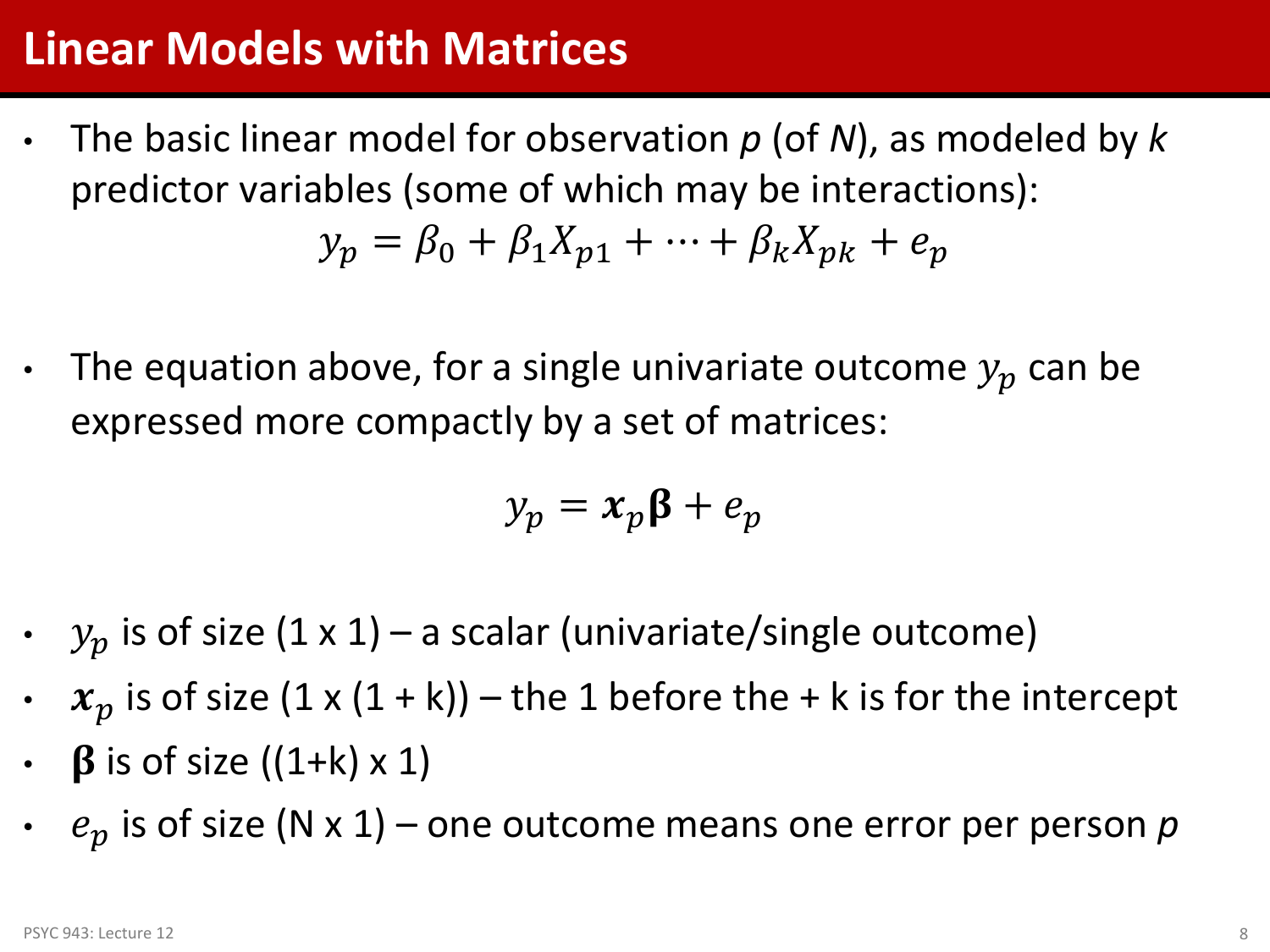### **Unpacking the Equation**

$$
\begin{bmatrix} y_p \ y_p \end{bmatrix} = \begin{bmatrix} 1 & X_{p1} & \cdots & X_{pk} \end{bmatrix} \begin{bmatrix} \beta_0 \\ \beta_1 \\ \vdots \\ \beta_k \end{bmatrix} + \begin{bmatrix} e_p \\ e_p \\ e_p \\ \beta_k \end{bmatrix}
$$
  
(1 x 1) (1 x (1 + k)) (1 x 1)  
((1 + k)x 1)

For any person  $p$ :

$$
y_p = \beta_0 + \beta_1 X_{p1} + \dots + \beta_k X_{pk} + e_p
$$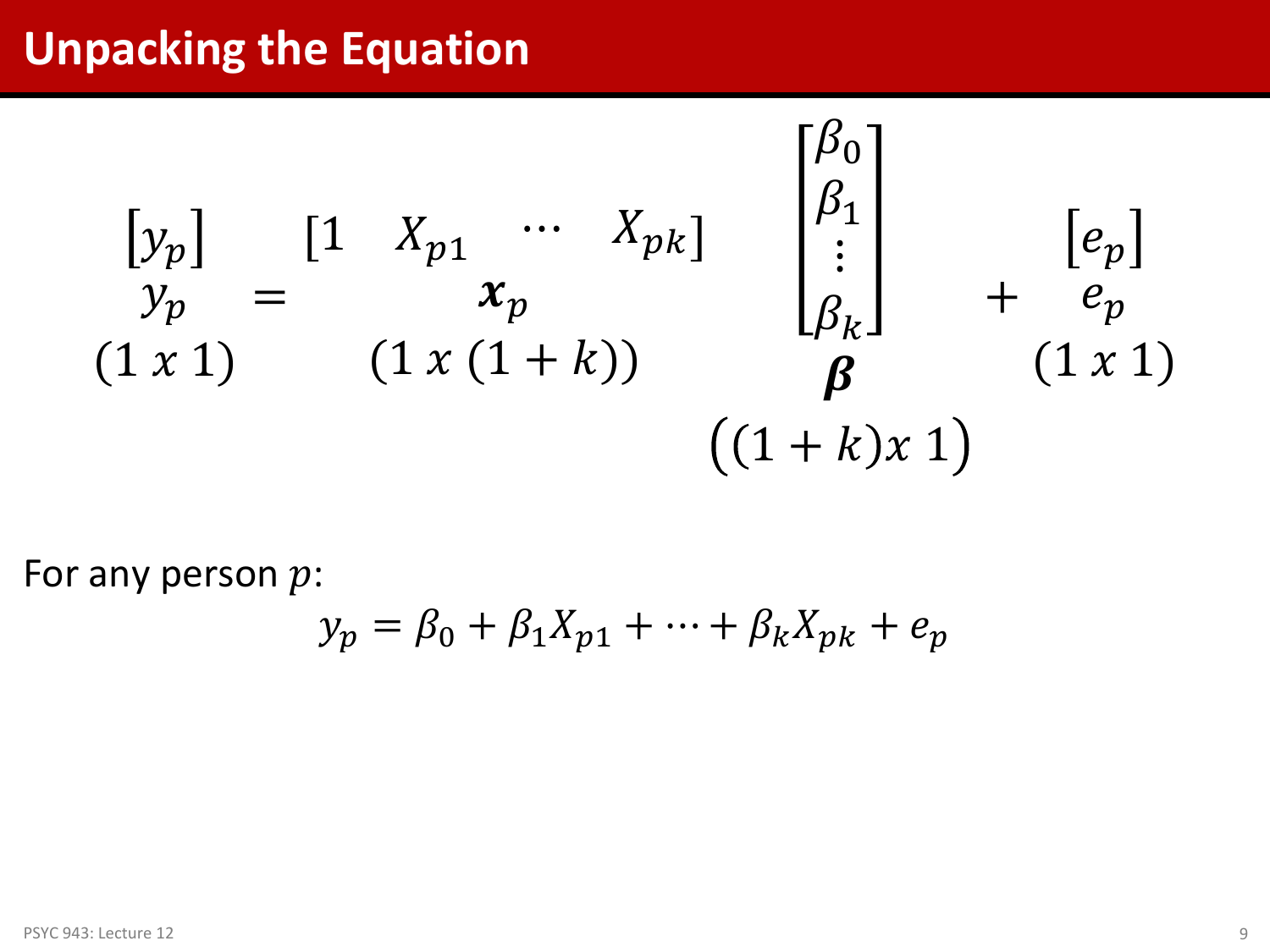### **Assumed Distributions**

- The conditional distribution of  $y_p$  has a normal distribution:
	- $\triangleright$  Mean is the predicted value of  $y_p$  (conditional mean)
	- Firror variance is the variance of  $y_p$  (conditional variance)

$$
f(y_p | x_p) \sim N_1(x_p \beta, \sigma_e^2)
$$

- Because we have only one **dependent variable** we have a univariate normal distribution
	- Mean is determined by (**model for the mean**):
		- **Independent variables**
		- $\cdot$  Linear model coefficients in  $\beta$
	- $\triangleright$  Variance is determined only by  $\sigma_e^2$  (model for the variance)
- This is why checking only the **dependent variable** for normality isn't a good idea
	- Conditional distribution of Y given **X** is normal
	- No assumptions about **X**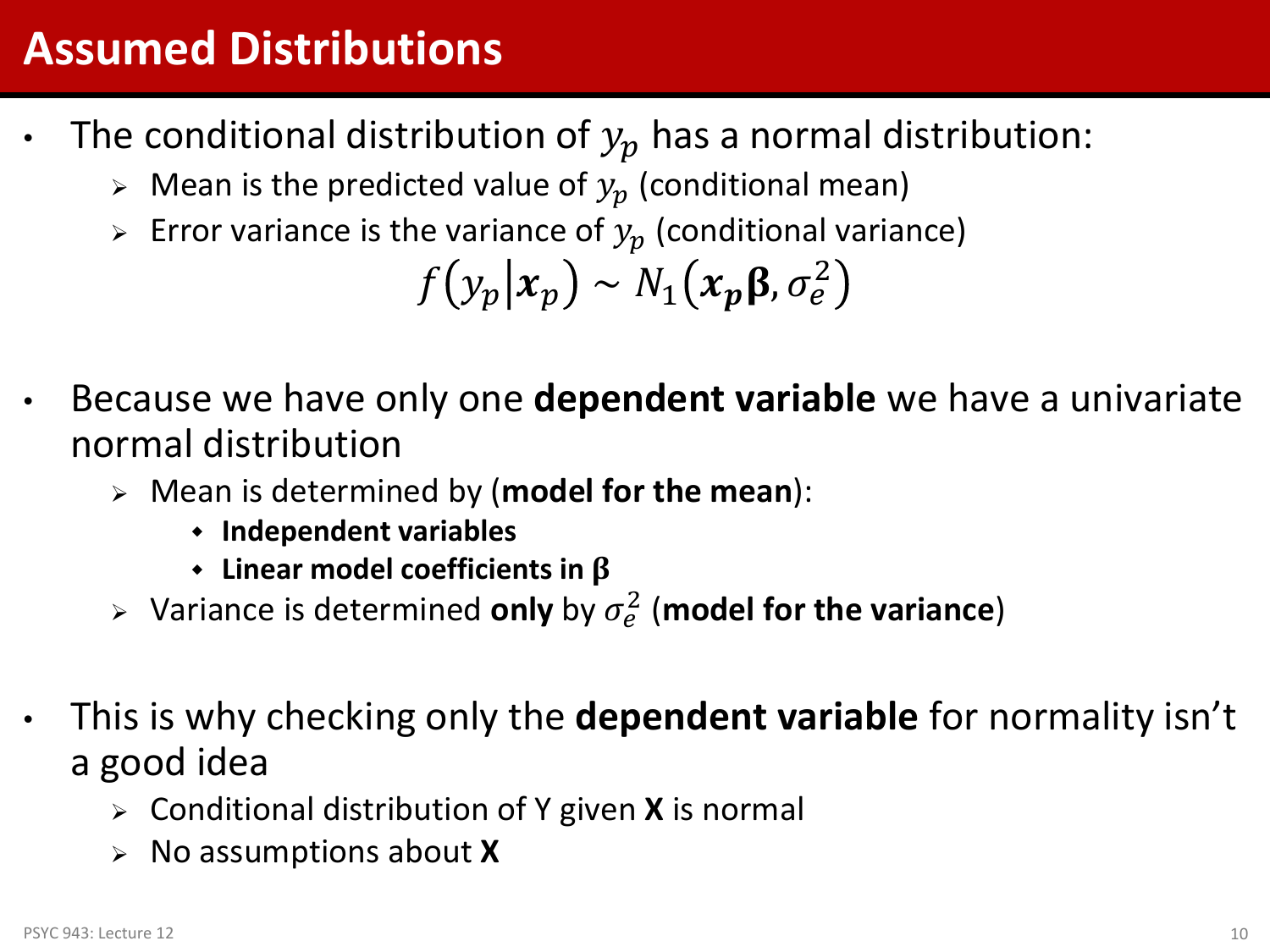### **The Normal Distribution as a Likelihood Function**

- How ML estimation works with conditionally normal outcomes in GLMs is that each person contributes a portion to the total sample log likelihood:
- First, we find the (not-log) likelihood of a single observation

$$
L(\sigma_e^2) = \frac{1}{(2\pi)^{\frac{1}{2}} |\sigma_e^2|^{\frac{1}{2}}} \exp\left(-\frac{1}{2}(y_p - \hat{y}_p)(\sigma_e^2)^{-1}(y_p - \hat{y}_p)\right)
$$

- From that we get the log-likelihood for that same single observation  $\log L(\sigma_e^2) = -$ 1 2  $\log(2\pi)$  – 1 2  $log|\sigma_e^2|$  – 1 2  $(y_p - \hat{y}_p)(\sigma_e^2)^{-1}(y_p - \hat{y}_p)$
- $\hat{y}_p = x_p \beta$ , is the **conditional mean** of  $y_p$  (model for the means)
- $\cdot \quad \sigma_e^2$  is the error variance (or the residual variance), the conditional variance of  $y_p$  (the model for the variances)

PSYC 943: Lecture 12 **11**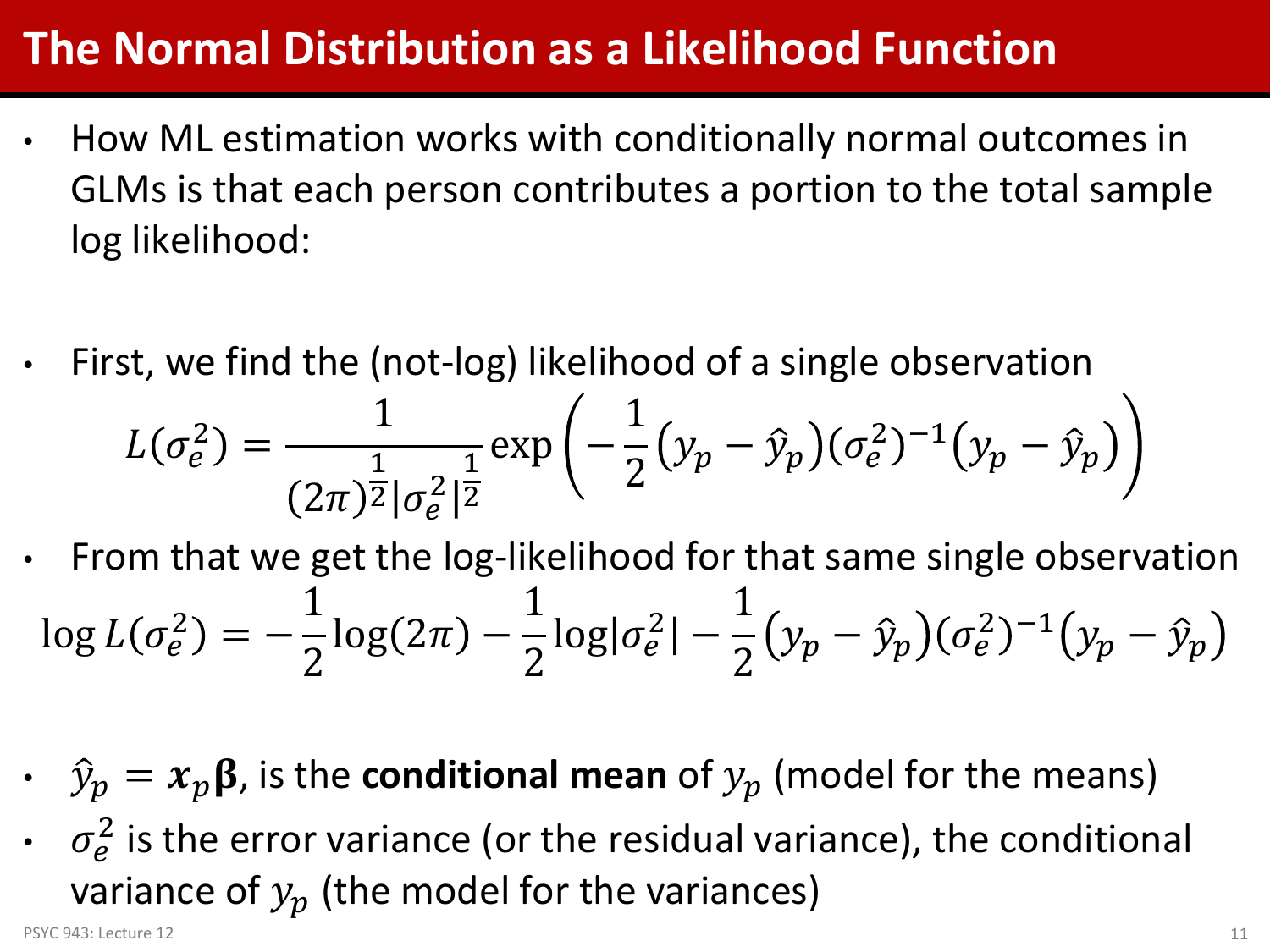### **How PROC MIXED Finds Estimates**

• For a given value of  $\sigma_e^2$ , there is an equation that provides the fixed effects (model for the means) in  $\beta$ 

$$
\boldsymbol{\beta} = (\mathbf{X}^T (\sigma_e^2)^{-1} \mathbf{X})^{-1} \mathbf{X}^T (\sigma_e^2)^{-1} \mathbf{y}
$$

- **X** is a matrix for all N people with all k predictors (size  $N x k$ )
- $\mathbf y$  is a column vector with all persons outcomes (size  $N \times 1$ )
- $\cdot$   $\sigma_e^2$  is the value of the error variance that is currently being evaluated
- For each iteration, PROC MIXED
	- 1. Finds  $\sigma_e^2$ , then uses it to find  $\boldsymbol{\beta}$
	- 2. Then uses  $\beta$  to find  $\hat{y}_p$  for all people
	- 3. Then evaluates the log likelihood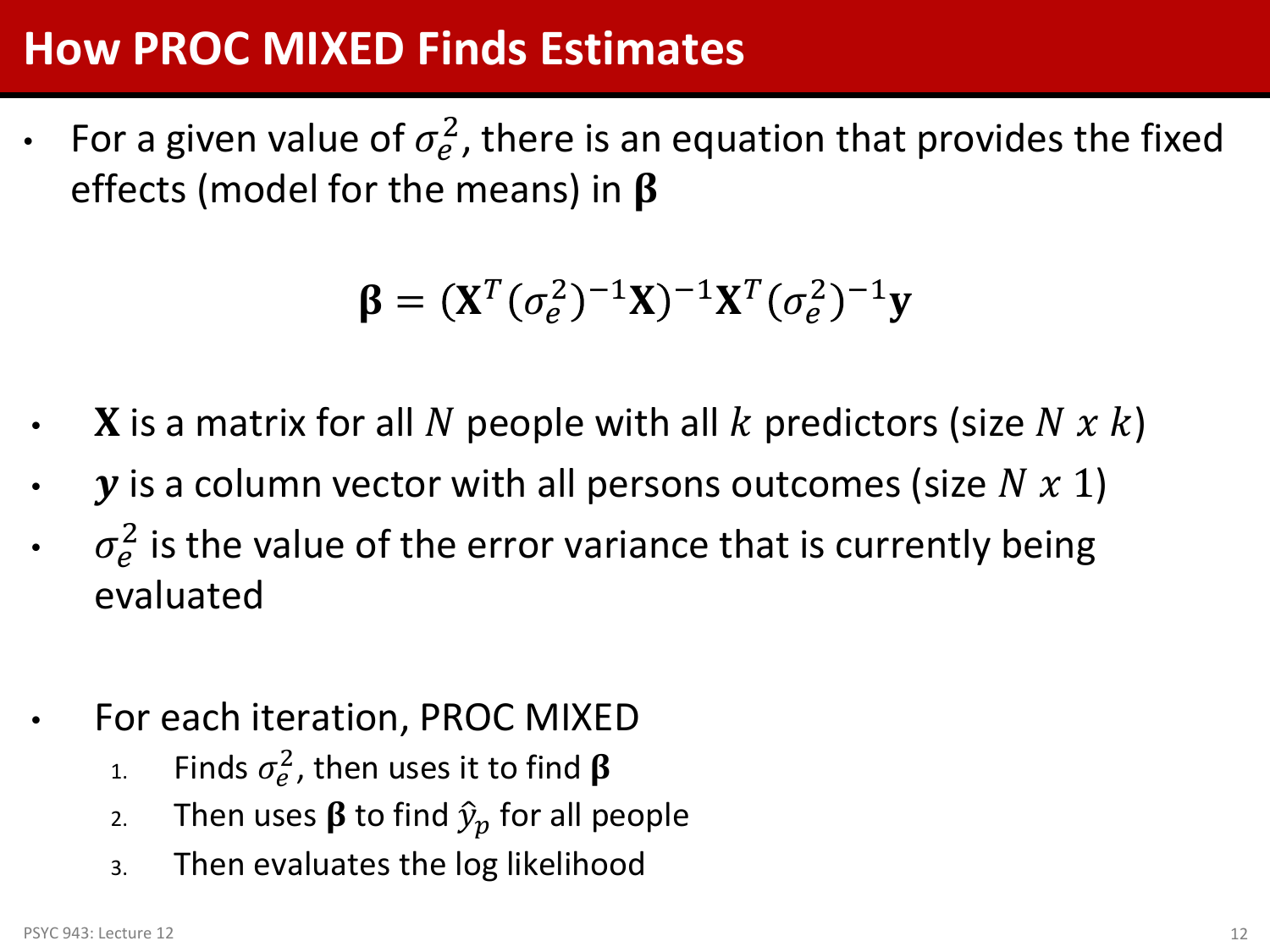### **Empty Model in SAS For Pulse After Running**

- \*GLM WITH ML FOR ONE DV (CAN USE WIDE DATA AS ONLY ONE DV IS PRESENT):; Syntax: | PROC MIXED DATA=WORK.DIETWIDE METHOD=ML COVTEST NOPROFILE ITDETAILS IC NAMELEN=50; MODEL PULSE3 =  $/S$ : REPEATED / R RCORR: RUN:
	- > Although we only have one outcome, the REPEATED line is used to demonstrate how SAS handles the error variances
	- $\triangleright$  We will shortly use the REPEATED line when we have multiple outcomes
- Output:

| CovP1: $\sigma_e^2$ for that iteration |  |  |  |
|----------------------------------------|--|--|--|
|                                        |  |  |  |

| Iteration History |                  |             |              |            |
|-------------------|------------------|-------------|--------------|------------|
| CovP1             | <b>Iteration</b> | Evaluations | -2 Log Like  | Criterion  |
| 1.0000            |                  |             | 169.68857616 |            |
| 727.25            |                  |             | 169.68857616 | 0.00000000 |
|                   |                  |             |              |            |

#### Convergence criteria met.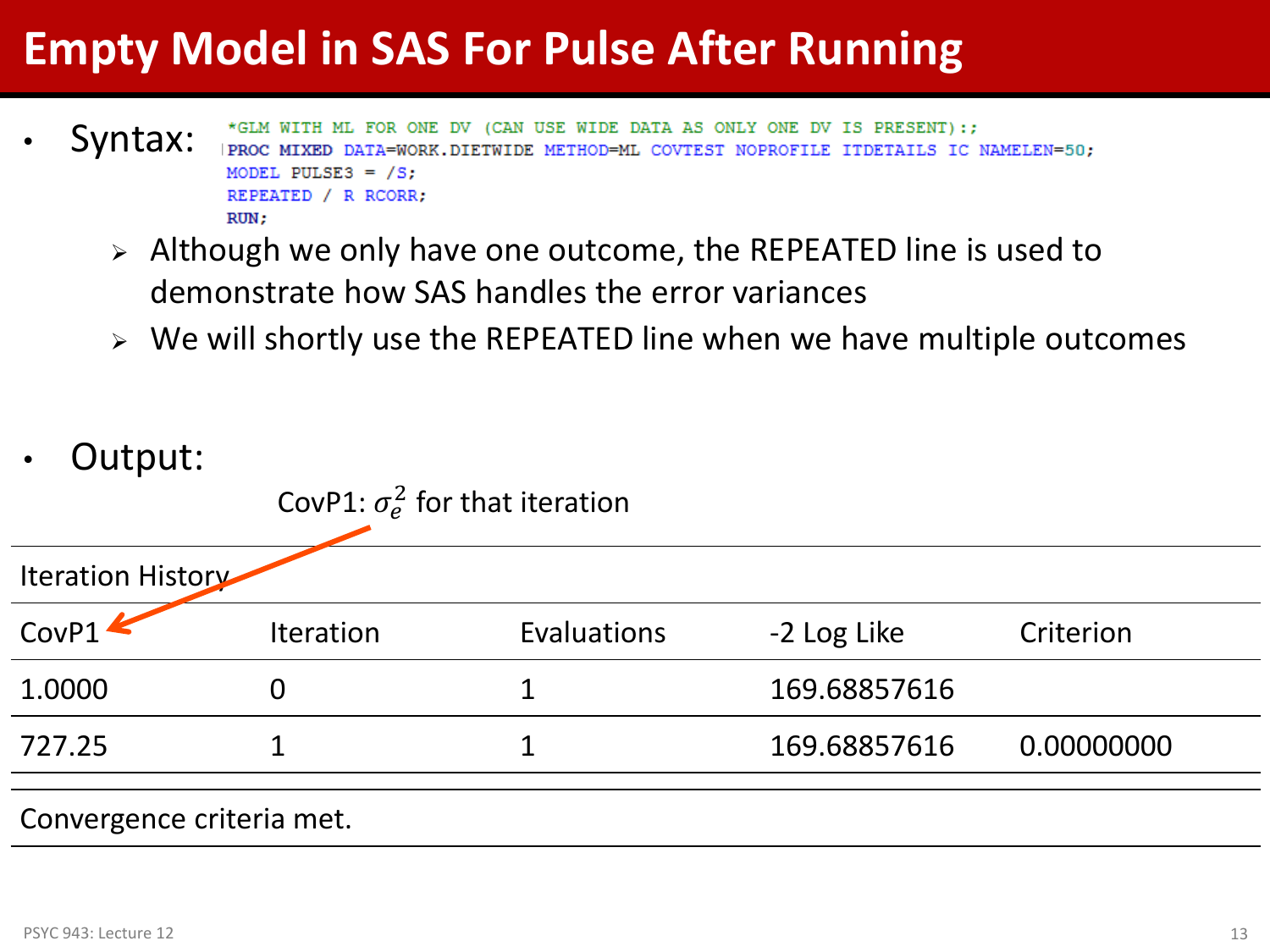### **More SAS Output**

### • Parsing the relevant SAS output gives us:

| <b>Covariance Parameter Estimates</b>                            |                             |                       |         |        |  |  |  |  |  |
|------------------------------------------------------------------|-----------------------------|-----------------------|---------|--------|--|--|--|--|--|
| Cov Parm                                                         | Estimate                    | <b>Standard Error</b> | Z Value | Pr > Z |  |  |  |  |  |
| Residual                                                         | 727.25                      | 242.42                | 3.00    | 0.0013 |  |  |  |  |  |
|                                                                  | $\sigma_{\rm e}^2 = 727.25$ |                       |         |        |  |  |  |  |  |
| • As this is the empty model, this is equal to the variance of Y |                             |                       |         |        |  |  |  |  |  |
| Solution for Fixed Effects                                       |                             |                       |         |        |  |  |  |  |  |

| Effect    | Estimate | Standard Error DF | t Value | Pr >  t  |
|-----------|----------|-------------------|---------|----------|
| Intercept | 189.56   | 6.3563            | 29.82   | < 0.0001 |

 $\delta \beta_0 = 189.56$ 

As this is the empty model, this is equal to the mean of Y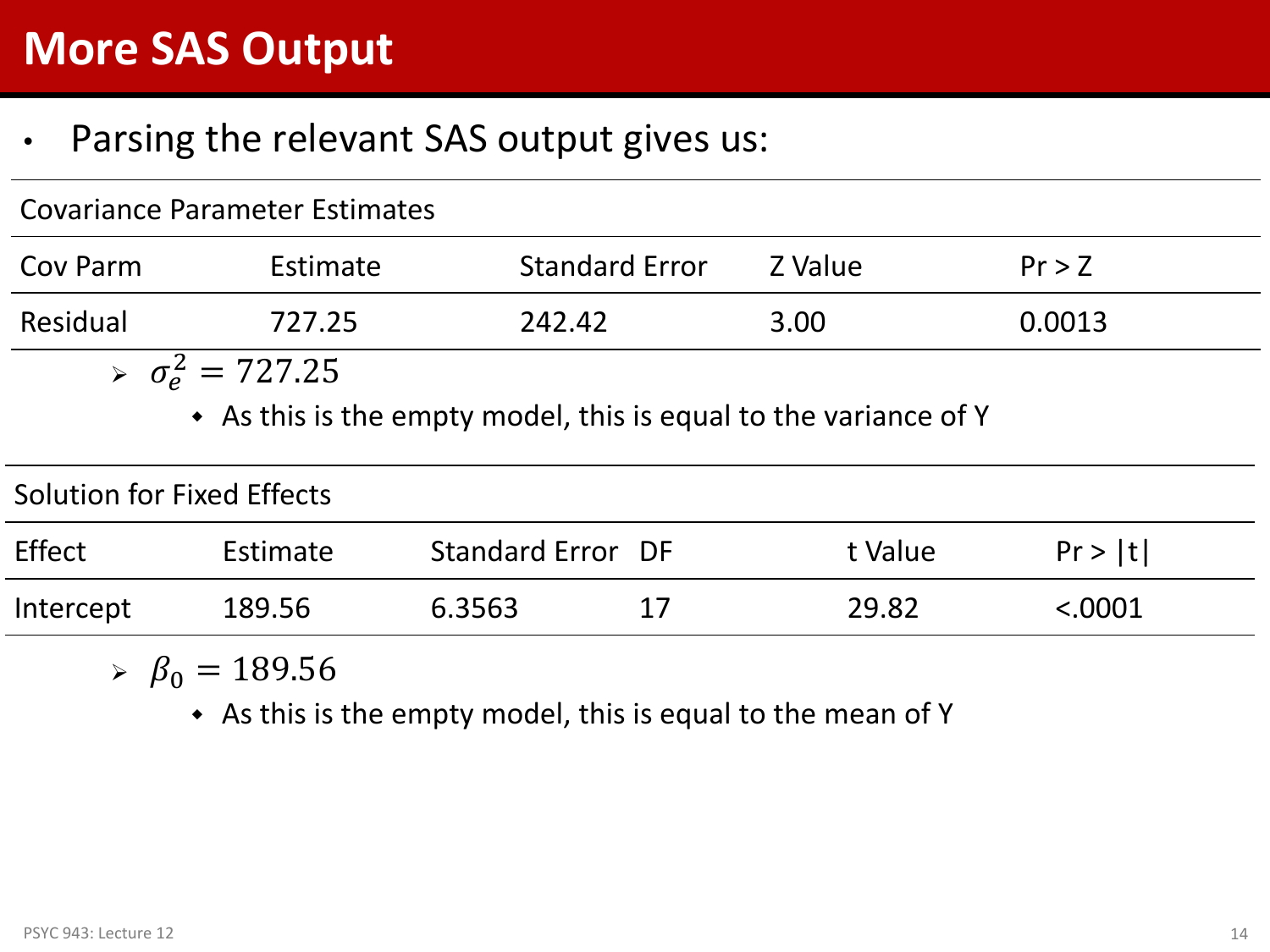### **Putting Output Into Matrices and Likelihoods**

- For this analysis, the matrix of all predictors for all people:  $X = 1_{(18 x 1)}$ 
	- So, the intercept came from:

$$
\beta = (X^T (\sigma_e^2)^{-1} X)^{-1} X^T (\sigma_e^2)^{-1} y
$$
  
= 
$$
\left( \mathbf{1}_{(1 \times 18)}^T (\sigma_e^2)^{-1} \mathbf{1}_{(18 \times 1)}^T \right)^{-1} \mathbf{1}_{(1 \times 18)}^T (\sigma_e^2)^{-1} y_{(18 \times 1)}
$$
  
= 
$$
\left( \frac{N}{\sigma_e^2} \right)^{-1} \sum_{p=1}^{18} \frac{y_p}{\sigma_e^2} = \frac{\sigma_e^2}{N} \left( \frac{1}{\sigma_e^2} \right) \sum_{p=1}^{18} y_p = \bar{y}
$$

• And…the log likelihood for a person would be:

$$
\log L(\sigma_e^2) = -\frac{1}{2}\log(2\pi) - \frac{1}{2}\log|\sigma_e^2| - \frac{1}{2}(y_p - \hat{y}_p)(\sigma_e^2)^{-1}(y_p - \hat{y}_p)
$$
  
= 
$$
-\frac{1}{2}\log(2\pi) - \frac{1}{2}\log(727.25)
$$
  

$$
-\frac{1}{2}(y_p - 189.56)(727.25)^{-1}(y_p - 189.56)
$$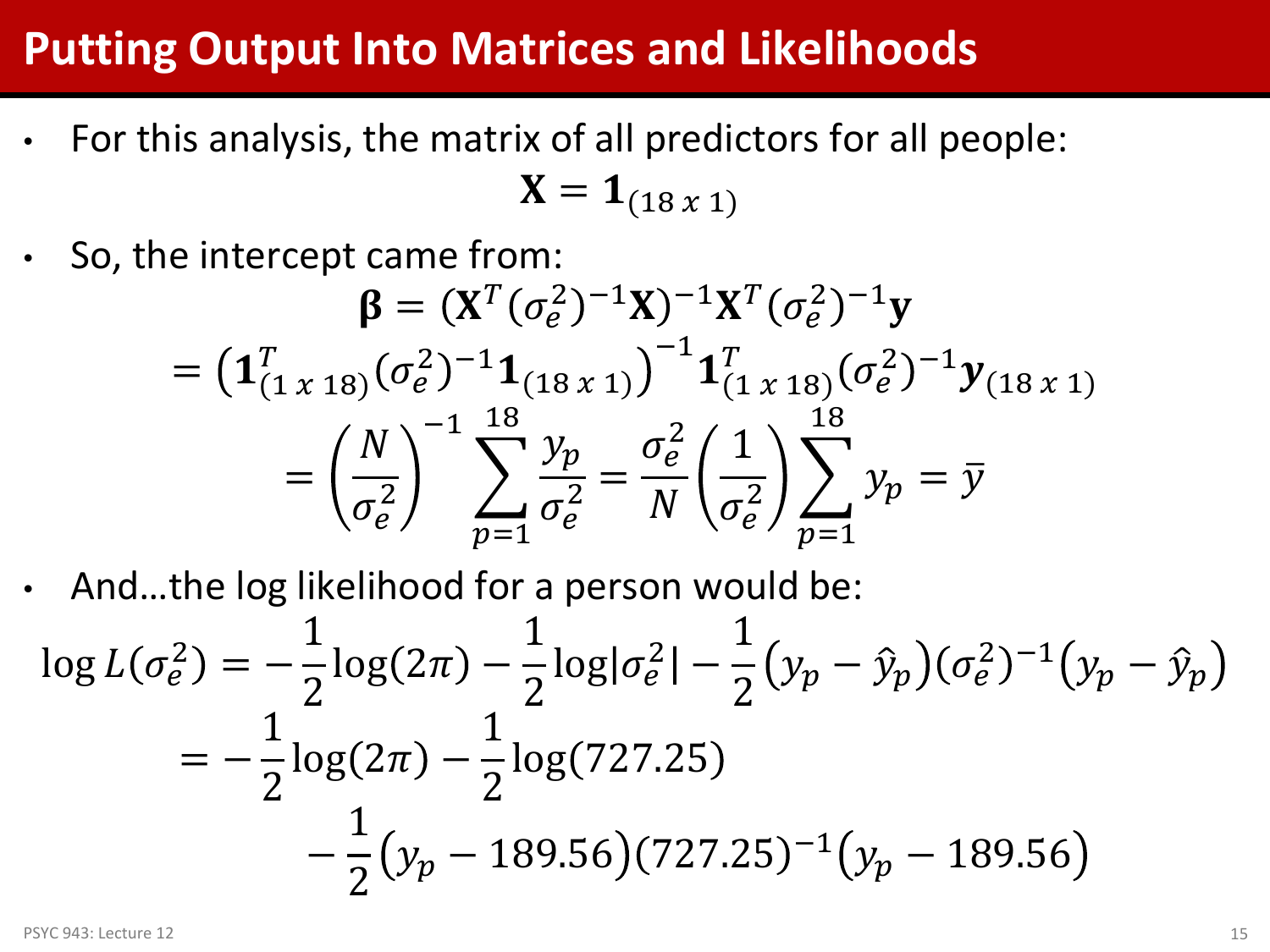## **MULTIVARIATE MODELS**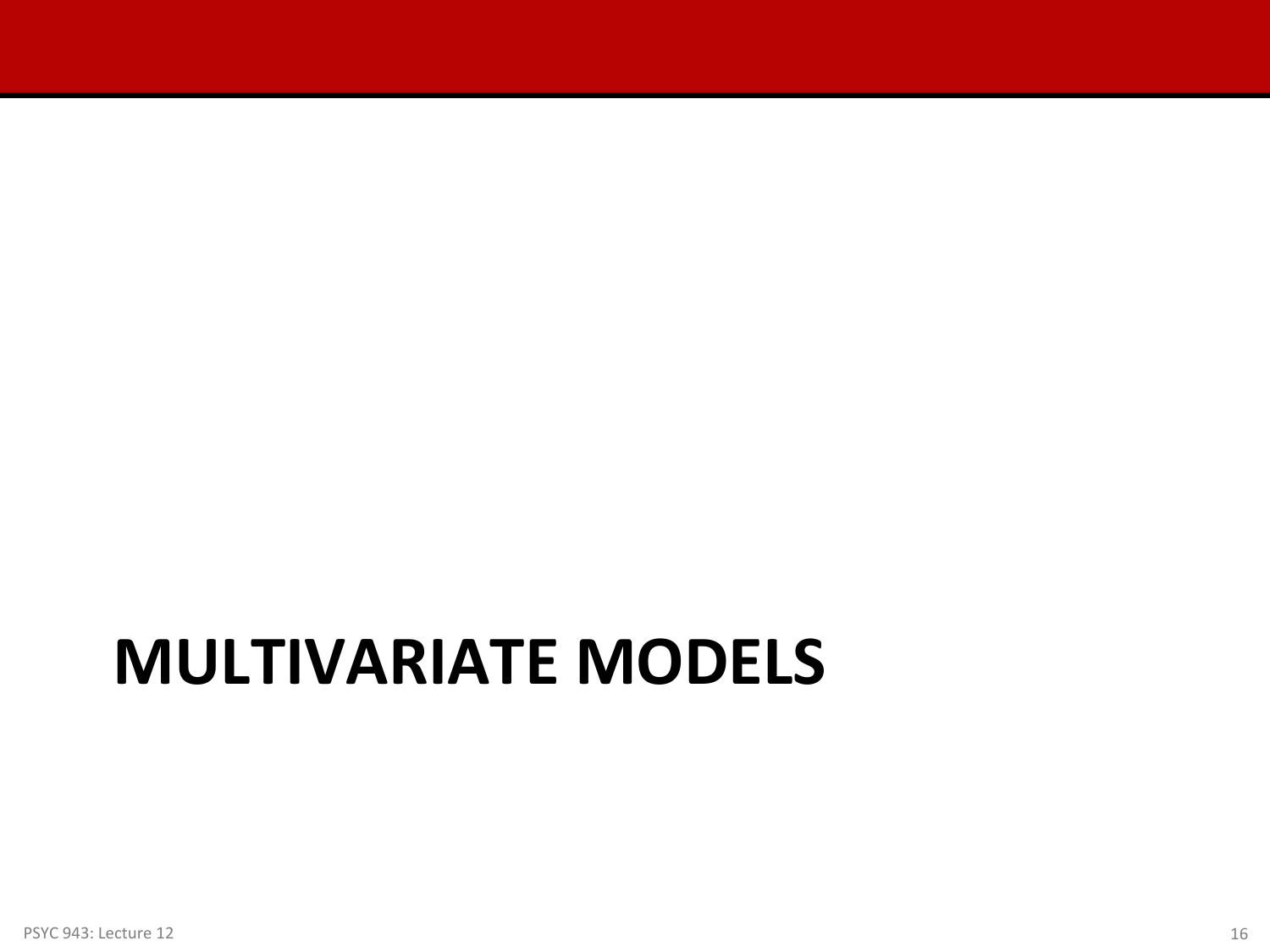### **From Univariate to Multivariate**

- The first set of slides covered how linear models work when we have a conditional univariate normal outcome
	- $\triangleright$  In the study, however, there were three outcomes
- We wish to model all three outcomes simultaneously
	- $\triangleright$  Simultaneous modeling allows for:
		- Determining differences **across** outcomes in addition to differences within outcomes (i.e., as created by predictors)
		- Providing a mechanism to model and simultaneously test:
			- Within subjects factors (pulse rate across intensity levels)
			- Between subjects factors (diet, exercise)
			- Interactions of within and between subjects factors
- Our mechanism for studying the multivariate relationships will be to treat all three outcomes as being part of a (eventually conditional) **multivariate normal distribution**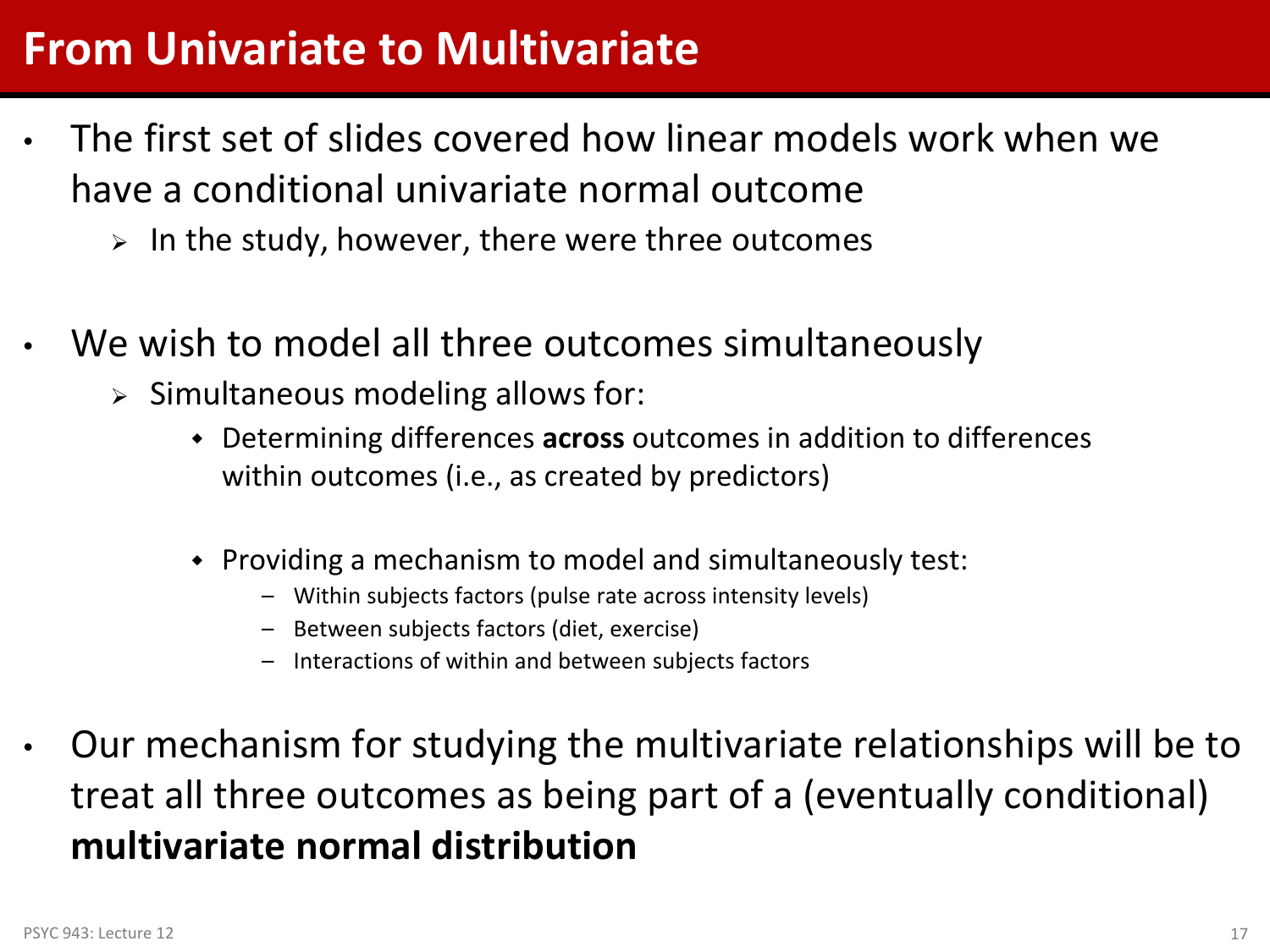### **Multivariate Setup for Data: Stacked (Long) Format**

| personID                           | dEXERCISE ASC       | dEXERCISE_R              | dEXERCISE_WT                 | dDIET_M                                                      | dDIET_V | intensity                                   |                    | pulse      |                                                                                                                                                                       |
|------------------------------------|---------------------|--------------------------|------------------------------|--------------------------------------------------------------|---------|---------------------------------------------|--------------------|------------|-----------------------------------------------------------------------------------------------------------------------------------------------------------------------|
|                                    |                     | 0                        |                              | 0                                                            |         | 0 Pulse: Warm Up                            |                    | $112$      |                                                                                                                                                                       |
|                                    |                     |                          | $\mathbf{0}$                 | $\mathbf{0}$                                                 |         | 0 Pulse: Jogging                            |                    | 166        | Data for Person #1                                                                                                                                                    |
| 1                                  |                     |                          | $\mathbf 0$                  | $\mathbf{0}$                                                 |         | 0 Pulse: Running                            |                    | 215        |                                                                                                                                                                       |
| $\overline{2}$                     |                     |                          | $\mathbf{0}$                 | $\mathbf{0}$                                                 |         | <b>u Fuise, warm up</b><br>0 Pulse: Jogging |                    | ╥╥<br>166  |                                                                                                                                                                       |
| $\overline{2}$                     |                     | $\mathbf{0}$             |                              | $\mathbf{0}$                                                 |         | 0 Pulse: Running                            |                    | 22.5       |                                                                                                                                                                       |
|                                    |                     | $\mathbf{0}$             |                              | $\mathbf{0}$                                                 |         | 0 Pulse: Warm Up                            |                    | 89         |                                                                                                                                                                       |
|                                    |                     |                          | $\mathbf{0}$                 | $\mathbf{0}$                                                 |         | 0 Pulse: Jogging                            |                    | 132        |                                                                                                                                                                       |
|                                    |                     | $\mathbf{0}$             |                              | $\mathbf{0}$                                                 |         | 0 Pulse: Running                            |                    | 189        |                                                                                                                                                                       |
|                                    |                     | $\sqrt{2}$<br>$\sqrt{2}$ |                              | $\mathbf{0}$<br>$\mathbf{a}$<br>$\mathbf{0}$                 |         | 1 Pulse: Warm Up                            |                    | 95         | <b>Intensity:</b> Variable that denotes                                                                                                                               |
|                                    |                     | $\mathbf{0}$             |                              | $\mathbf{0}$<br>$\mathbf{0}$                                 |         | 1 Pulse: Jogging<br>1 Pulse: Running        |                    | 134<br>186 |                                                                                                                                                                       |
|                                    |                     |                          | $\mathbf{0}$                 | $\overline{0}$<br>$\mathbf{0}$                               |         | 1 Pulse: Warm Up                            |                    | 66         | which pulse observation is given on                                                                                                                                   |
|                                    |                     | $\Omega$                 |                              | $\mathbf{0}$<br>$\Omega$                                     |         | 1 Pulse: Jogging                            |                    | 109        |                                                                                                                                                                       |
|                                    |                     | $\Omega$                 |                              | $\Omega$<br>$\mathbf{0}$                                     |         | 1 Pulse: Running                            |                    | 150        |                                                                                                                                                                       |
|                                    |                     |                          | $\mathbf{0}$                 | $\mathbf{0}$<br>$\Omega$                                     |         | 1 Pulse: Warm Up                            |                    | 69         | that row of data                                                                                                                                                      |
| ĥ                                  |                     | $\Omega$                 | $\mathbf{0}$                 | $\mathbf{0}$<br>$\mathbf{0}$<br>$\mathbf{0}$<br>$\Omega$     |         | 1 Pulse: Jogging                            |                    | 119<br>177 |                                                                                                                                                                       |
|                                    | O                   |                          |                              | $\mathbf{0}$                                                 |         | 1 Pulse: Running<br>0 Pulse: Warm Up        |                    | 125        |                                                                                                                                                                       |
|                                    | $\mathbf{0}$        |                          |                              | $\mathbf{0}$                                                 |         | 0 Pulse: Jogging                            |                    | 177        |                                                                                                                                                                       |
| $\overline{7}$                     | $\mathbf{0}$        |                          |                              | $\mathbf{0}$                                                 |         | 0 Pulse: Running                            |                    | 241        |                                                                                                                                                                       |
|                                    | n                   |                          |                              | $\mathbf{0}$                                                 |         | 0 Pulse: Warm Up                            |                    | 85         |                                                                                                                                                                       |
|                                    | <sub>0</sub>        |                          |                              | $\mathbf{0}$                                                 |         | 0 Pulse: Jogging                            |                    | 117        |                                                                                                                                                                       |
| $\mathbf{R}$<br>9                  | <sub>0</sub><br>Ō   |                          |                              | $\mathbf{0}$<br>$\mathbf{0}$                                 |         | 0 Pulse: Running<br>0 Pulse: Warm Up        |                    | 186<br>97  |                                                                                                                                                                       |
| ٩                                  |                     |                          |                              | $\mathbf{0}$                                                 |         | 0 Pulse: Jogging                            |                    | 137        |                                                                                                                                                                       |
| 9                                  | 0                   |                          |                              | $\mathbf{0}$                                                 |         | 0 Pulse: Running                            |                    | 185        |                                                                                                                                                                       |
| 10                                 | Ō                   |                          |                              | $\mathbf{0}$                                                 |         | 1 Pu                                        |                    |            |                                                                                                                                                                       |
| 10 <sup>10</sup>                   | Ō                   |                          |                              | $\mathbf{0}$                                                 |         | 1P <sub>1</sub>                             |                    |            | *CONVERTING DATA TO STACKED FORM FOR PROC MIXED;                                                                                                                      |
| 10 <sup>10</sup>                   |                     |                          |                              | $\Omega$                                                     |         | 1 PUDATA WORK.dietstack;                    |                    |            |                                                                                                                                                                       |
| 11<br>11                           | Ō<br>$\overline{0}$ |                          |                              | $\mathbf{0}$<br>$\mathbf{0}$<br>$\mathbf{0}$<br>$\mathbf{0}$ |         | 1 Pu<br>1P <sub>l</sub>                     | SET WORK.dietwide; |            |                                                                                                                                                                       |
| 11                                 | O                   |                          |                              | $\mathbf{0}$<br>$\mathbf{0}$                                 |         | 1P <sub>l</sub>                             |                    |            |                                                                                                                                                                       |
| 12                                 | $\mathbf{0}$        |                          |                              | $\mathbf{0}$<br>$\mathbf{0}$                                 |         | 1P <sub>l</sub>                             |                    |            | FORMAT intensity intensities.; *ADDING A FORMAT STATEMENT FOR INTENSITY VARIABLE;                                                                                     |
| 12 <sup>12</sup>                   | 0                   |                          |                              | $\mathbf{0}$<br>$\mathbf{0}$                                 |         | 1P <sub>0</sub>                             |                    |            |                                                                                                                                                                       |
| 12 <sup>12</sup>                   | <sub>0</sub>        | 1                        |                              | $\mathbf{0}$<br>$\mathbf{0}$                                 |         | 1P <sub>1</sub>                             |                    |            | *FIRST OUTCOME: PULSE 1 (AFTER WARM UP);                                                                                                                              |
| 13                                 | n                   | $\mathbf{0}$<br>$\Omega$ |                              |                                                              |         | $0P_0$                                      | $pulse = pulse1;$  |            |                                                                                                                                                                       |
| 13 <sup>°</sup><br>13 <sup>°</sup> | n<br>n              | $\mathbf{0}$             |                              |                                                              |         | 0P <sub>1</sub><br>0P <sub>1</sub>          | intensity = $1$ ;  |            |                                                                                                                                                                       |
| 14                                 | Ō                   | $\Omega$                 |                              | 1.                                                           |         | 0P <sub>1</sub>                             |                    |            |                                                                                                                                                                       |
| 14                                 | Ō                   | $\Omega$                 |                              |                                                              |         | 0P <sub>t</sub>                             |                    |            | dINTENSITY_W = 1; dINTENSITY_J = 0; dINTENSITY_R = 0; *DUMMY CODED VARIABLES FOR ANALYSIS;<br>OUTPUT, *OUTPUT MAKES THE LINE OF DATA GET WRITTEN TO THE NEW DATA SET: |
| 14                                 | o                   | $\Omega$                 |                              |                                                              |         | 0P <sub>t</sub>                             |                    |            |                                                                                                                                                                       |
| 15                                 | o                   |                          | $\mathbf{0}$                 |                                                              |         | 0P <sub>1</sub>                             |                    |            |                                                                                                                                                                       |
| 15<br>15                           | $\mathbf{0}$<br>n   |                          | $\mathbf{0}$<br>$\mathbf{0}$ | 1                                                            |         | 0P <sub>0</sub>                             |                    |            | *SECOND OUTCOME: PULSE 2 (AFTER JOGGING);                                                                                                                             |
| 16 <sup>1</sup>                    | Ō                   |                          | $\mathbf{0}$                 | $\mathbf{0}$                                                 |         | 0P <sub>0</sub><br>1P <sub>0</sub>          | $pulse = pulse2;$  |            |                                                                                                                                                                       |
| 16 <sup>1</sup>                    | Ō                   |                          | $\mathbf{0}$                 | $\mathbf{0}$                                                 |         | 1P <sub>0</sub>                             | intensity = $2$ ;  |            |                                                                                                                                                                       |
| 16 <sup>1</sup>                    | $\mathbf{0}$        |                          | $\mathbf{0}$                 | $\mathbf{0}$<br>1                                            |         | 1P <sub>1</sub>                             |                    |            | dINTENSITY $W = 0$ ; dINTENSITY $J = 1$ ; dINTENSITY $R = 0$ ;                                                                                                        |
| 17                                 | <sub>0</sub>        | $\mathbf{0}$             |                              |                                                              |         | 1P <sub>1</sub><br>OUTPUT:                  |                    |            |                                                                                                                                                                       |
| 17                                 | $\mathbf{0}$        |                          | $\mathbf{0}$                 | $\mathbf{0}$                                                 |         | $1P_0$                                      |                    |            |                                                                                                                                                                       |
| 17<br>18 <sup>1</sup>              | <sup>0</sup><br>Ō   |                          | $\mathbf{0}$<br>$\mathbf{0}$ | $\sqrt{2}$<br>$\sqrt{2}$<br>$\mathbf{1}$                     |         | 1P <sub>1</sub>                             |                    |            | *THIRD OUTCOME: PULSE 3 (AFTER RUNNING);                                                                                                                              |
| 18                                 | $\Omega$            | $\overline{0}$           |                              | $\overline{0}$<br>1                                          |         | $1$ $P_1$<br>1 Pu                           |                    |            |                                                                                                                                                                       |
| 18                                 | $\Omega$            |                          | $\mathbf{0}$                 | $\Omega$<br>1.                                               |         | $1$ Pu                                      | $pulse = pulse3;$  |            |                                                                                                                                                                       |
|                                    |                     |                          |                              |                                                              |         |                                             | intensity = $3$ ;  |            |                                                                                                                                                                       |
|                                    |                     |                          |                              |                                                              |         |                                             |                    |            | dINTENSITY $W = 0$ ; dINTENSITY $J = 0$ ; dINTENSITY $R = 1$ ;                                                                                                        |
|                                    |                     |                          |                              |                                                              |         | OUTPUT;                                     |                    |            |                                                                                                                                                                       |

RUN;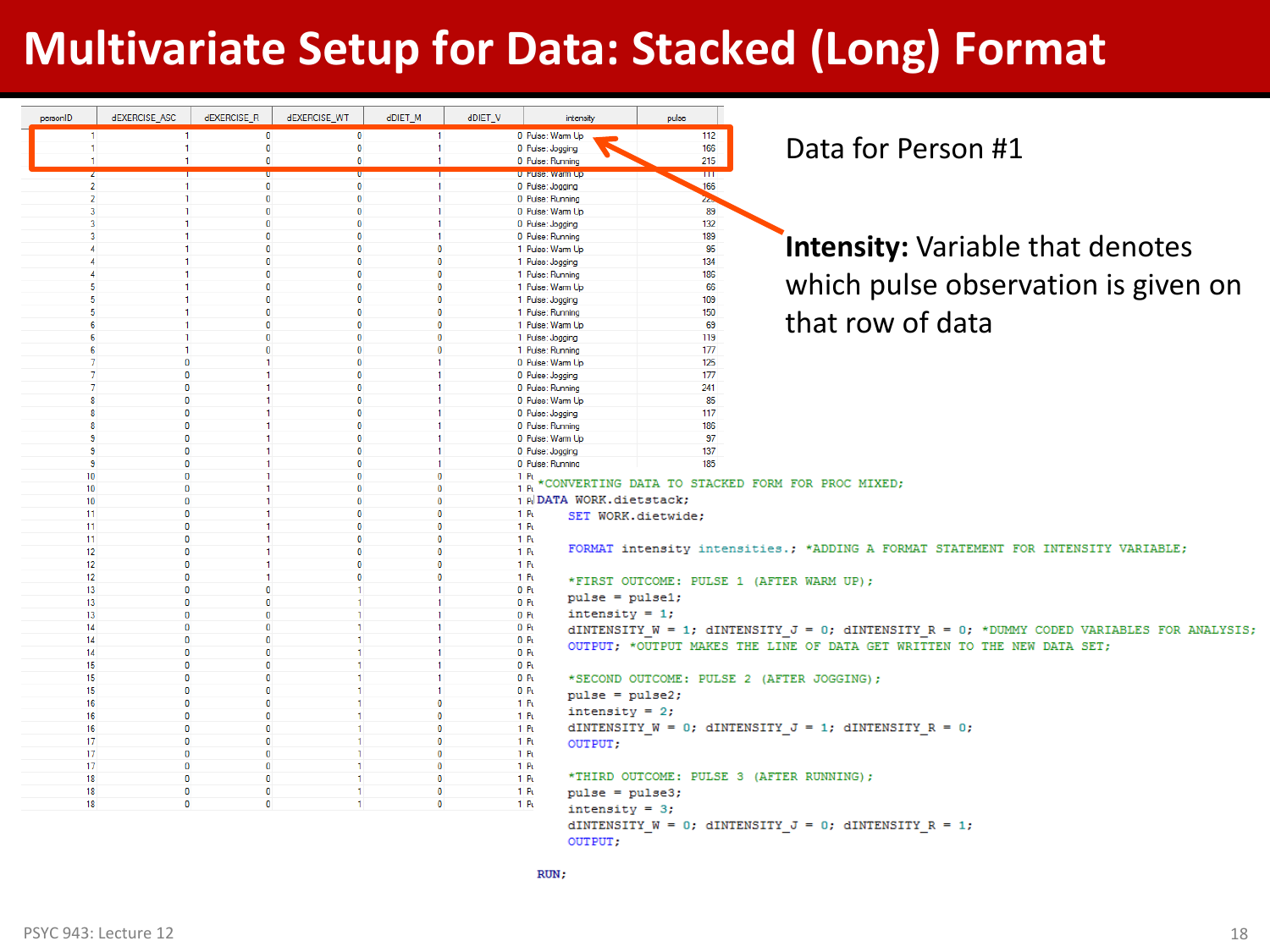### **Why Stacked Data?**

- Stacked data seem a bit counter-intuitive if you are used to repeated measures types of experiments
	- Most repeated measures analysis programs take wide-format data
- In short, stacked data allow for a more concise method of matching IVs to DVs, making it easy to:
	- $\triangleright$  Specify if some IVs are different across observations (important in longitudinal research)
	- $\triangleright$  Keep more data in a maximum likelihood-based analysis if one or more outcomes are missing (see lecture on missing data later in October)
		- HINT: the MVN for a person uses a smaller covariance matrix
		- Use the rows you observe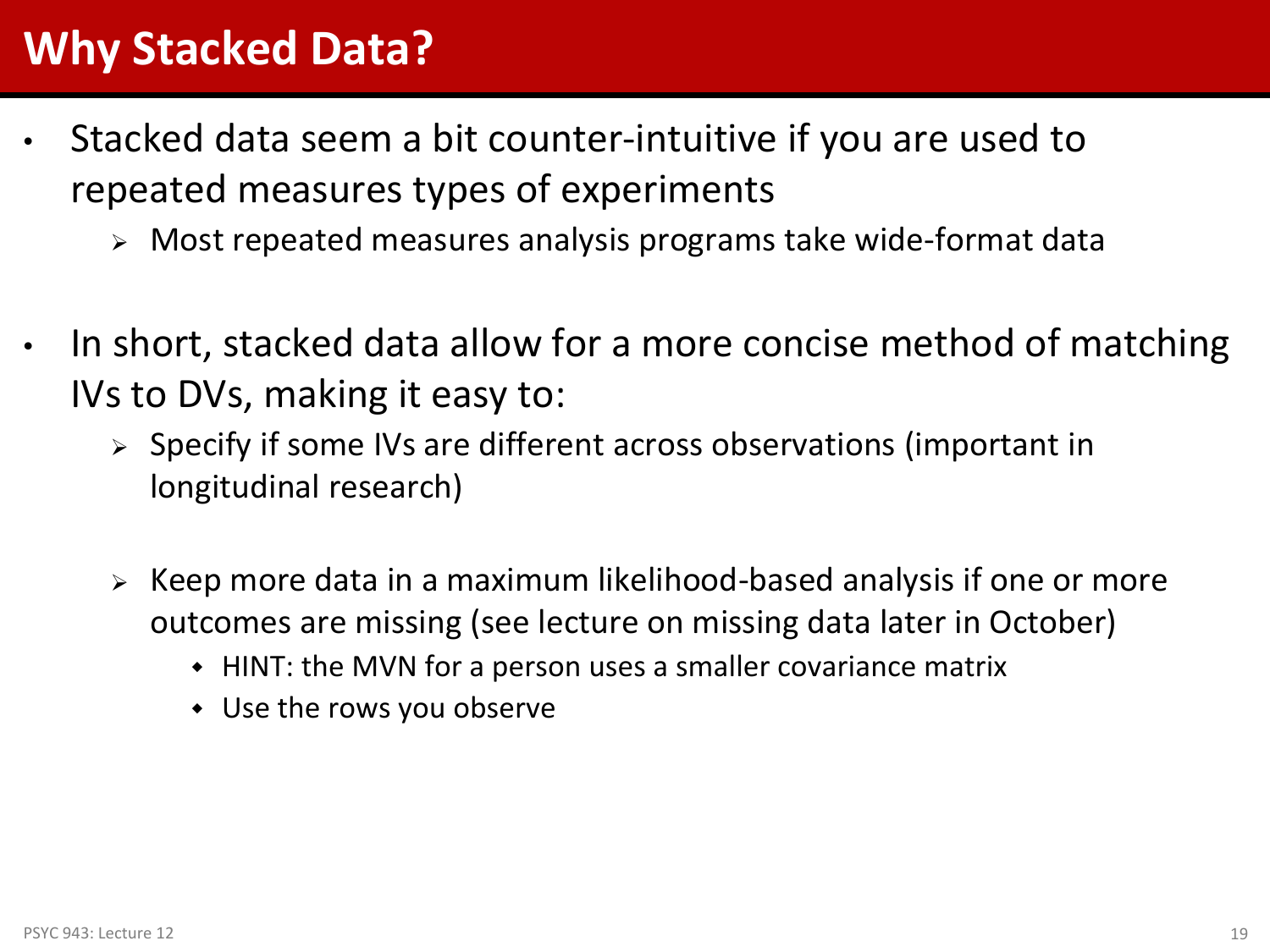### **Multivariate Empty Model**

- What a multivariate empty model will give us is very similar to the univariate empty model:
	- $\triangleright$  The mean for each variable (we can think of this as a mean vector)
		- Three means in our analysis this will equal our mean vector for this analysis
		- Model for the means now is for a mean vector
	- $\triangleright$  An estimate of the variance for each variable
		- Three variances in our analysis
	- $\triangleright$  An estimate of the covariance for each pair variables
		- Three covariances in our analysis all of these will be equal to our covariance matrix for this analysis
		- The model for the variance is now a model for the covariance matrix
- The trick, in syntax, is to figure out how to get access to all parts
- The trick, in multivariate modeling, is to get an appropriate\* model for the covariance matrix so you can believe your model for the means

 $\rightarrow$  \*Appropriate = best fitting and most parsimonious<br>PSYC 943: Lecture 12<br>20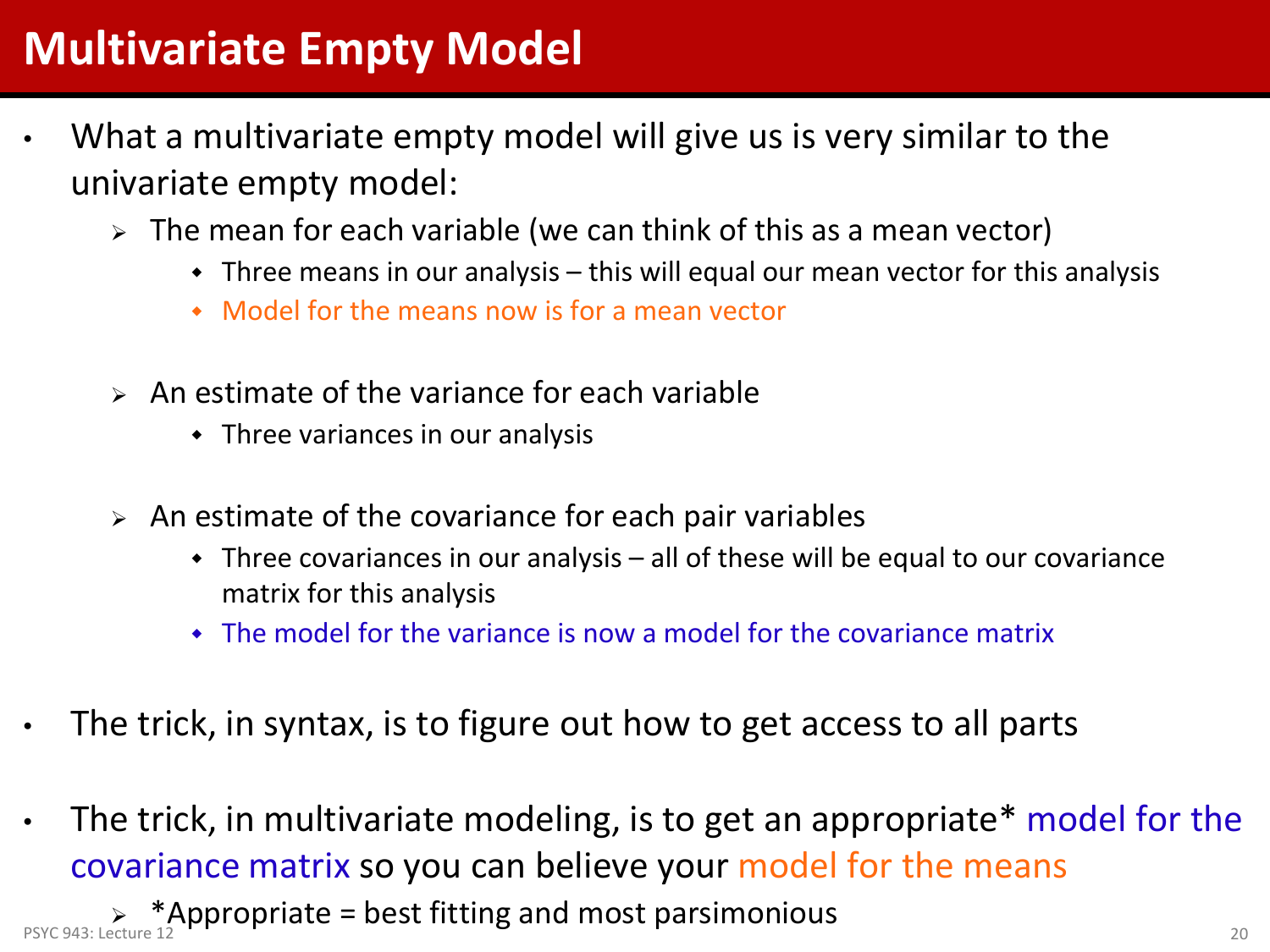### **SAS Syntax for Multivariate Empty Model**

TITLE "EMPTY MULTIVARIATE MODEL, VC ERROR: (PREDICTORS ARE INDICATORS OF WHICH VARIABLE)"; PROC MIXED DATA=WORK.dietstack METHOD=ML COVTEST NOPROFILE ITDETAILS IC NAMELEN=50; MODEL pulse = dINTENSITY W dINTENSITY R / S DDFM=KENWARDROGER; REPEATED / SUBJECT=personID TYPE=VC R RCORR; RUN;

- The MODEL line where the model for the means goes:
	- $\triangleright$  Pulse still shows up to the left of the equals sign (because pulse is one column now)
	- $\triangleright$  To the right of the equals sign we now need predictors that will allow us to get a mean estimate for each variable
		- Without predictors here, we would only get one term (an intercept)

$$
\mathbf{y}_p = \beta_0 + \beta_1 dWARMUP_p + \beta_2 dRUNNING_p + e_p
$$

With your knowledge of linear models, what does:

 $\beta_0 = ?$  $\beta_1 = ?$ 

 $\beta_2 = ?$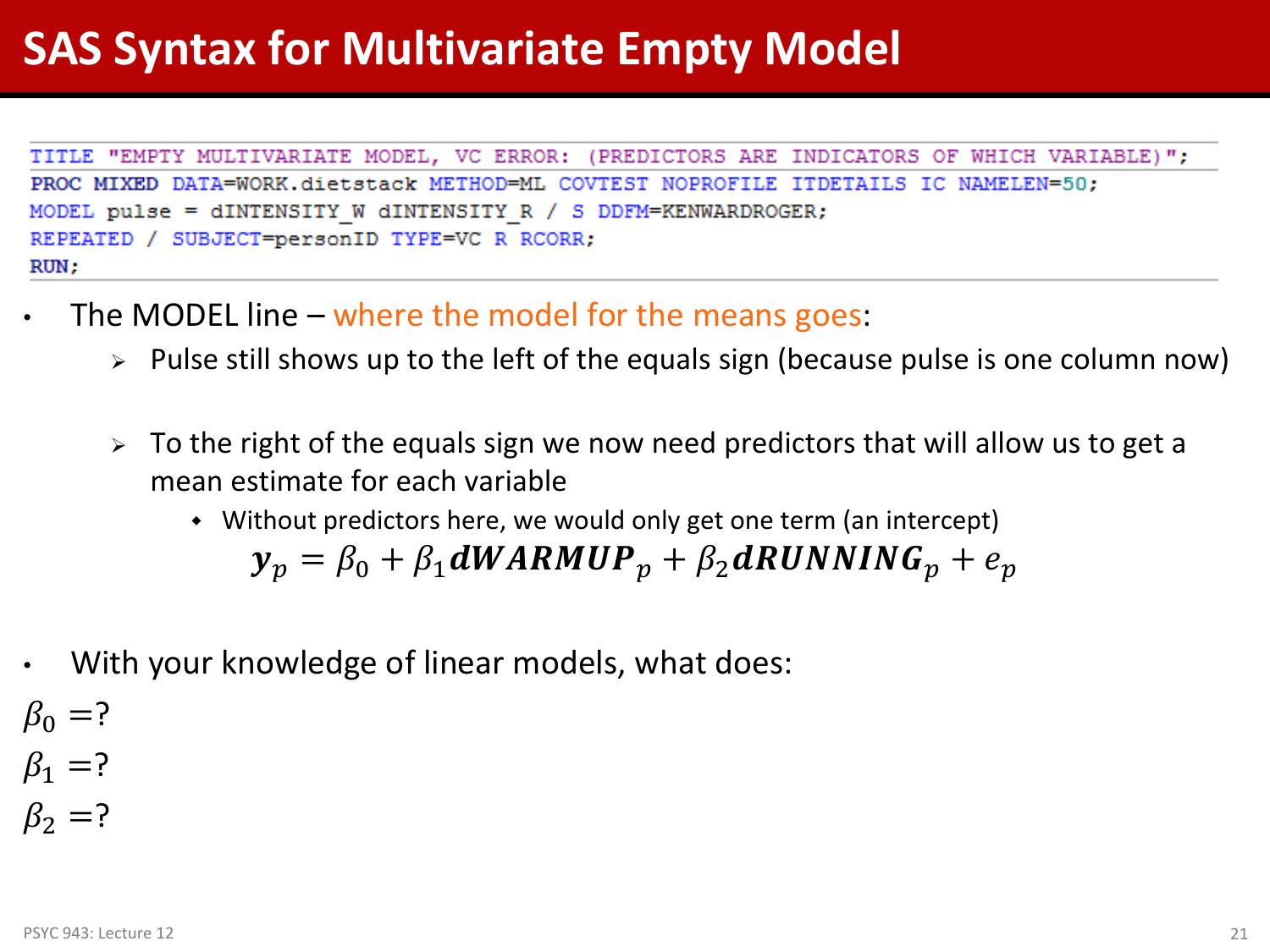### **SAS Syntax for Multivariate Empty Model**

TITLE "EMPTY MULTIVARIATE MODEL, VC ERROR: (PREDICTORS ARE INDICATORS OF WHICH VARIABLE)"; PROC MIXED DATA=WORK.dietstack METHOD=ML COVTEST NOPROFILE ITDETAILS IC NAMELEN=50; MODEL pulse = dINTENSITY W dINTENSITY R / S DDFM=KENWARDROGER; REPEATED / SUBJECT=personID TYPE=VC R RCORR; RUN;

- The REPEATED line  $-$  provides access to the covariance matrix
	- $\triangleright$  SUBJECT = personID: Indicates that observations with the same personID are all from the same subject/person (and as such get put into a single multivariate normal distribution)
	- $\triangleright$  TYPE = VC: The type line gives access to the model for the covariance matrix
		- VC stands for variance components
			- $-$  The default, estimates  $\sigma_e^2$ **I** (or one single residual variance that is shared/the same for each outcome)
			- Does not estimate any residual covariances between outcomes: assumes residuals are independent
		- Many types exist in SAS ([http://support.sas.com/documentation/cdl/en/statug/63962/HTML/default/statug\\_mixed\\_sect020.](http://support.sas.com/documentation/cdl/en/statug/63962/HTML/default/statug_mixed_sect020.htm) [htm#statug.mixed.repeatedstmt\\_type](http://support.sas.com/documentation/cdl/en/statug/63962/HTML/default/statug_mixed_sect020.htm)) – to be discussed shortly
	- $\triangleright$  R: SAS' notation for the residual covariance matrix (the letter prints the matrix)
	- RCORR: the correlation matrix version of the R covariance matrix (the word prints the matrix)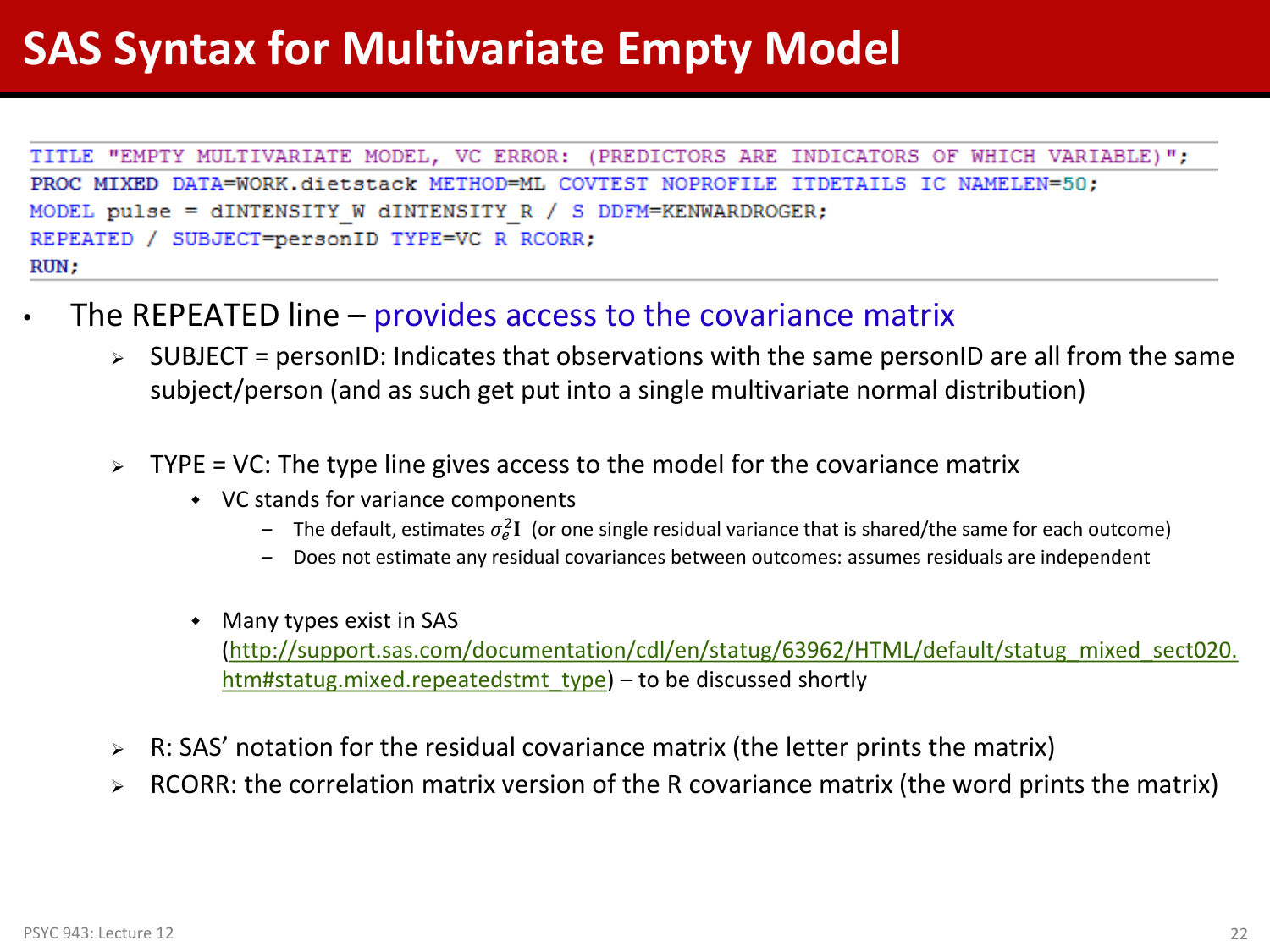## **Helpful SAS Output Information**

- SUBJECTS should equal your sample size
- Covariance parameters  $-$  number of parameters estimated for the covariance matrix (1 = our variance)
- Max Obs Per Subject should equal your max per subject

### **Dimensions**

| Covariance Parameters |    |  |
|-----------------------|----|--|
| Columns in X          | 3  |  |
| Columns in Z          | 0  |  |
| Subjects              | 18 |  |
| Max Obs Per Subject   | 3  |  |

#### **Number of Observations**

| Number of Observations Read     | 54       |
|---------------------------------|----------|
| Number of Observations Used     | 54       |
| Number of Observations Not Used | $\Omega$ |

If any of these are off, the model is specified incorrectly in syntax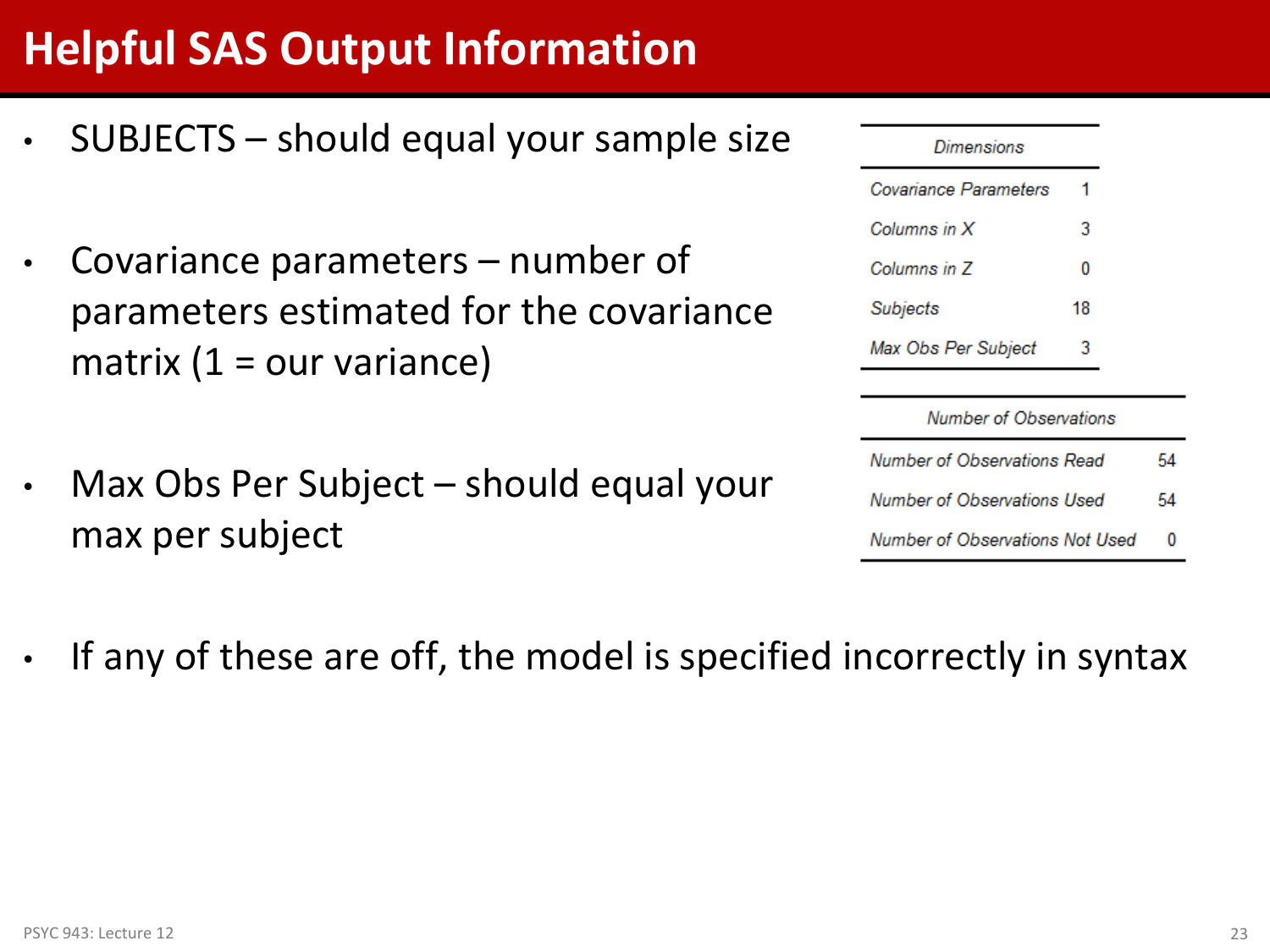### **Multivariate Output from PROC MIXED: Fixed Effects**

### Solution for Fixed Effects

| Effect                | Estimate | Standard Error DF |    | t Value | Pr >  t |
|-----------------------|----------|-------------------|----|---------|---------|
| Intercept             | 134.11   | 5.1611            | 54 | 25.99   | < .0001 |
| dINTENSITY W -46.6111 |          | 7.2988            | 54 | $-6.39$ | < .0001 |
| dINTENSITY R 55.4444  |          | 7.2988            | 54 | 7.60    | < .0001 |

• Putting these terms into the matrices from before:

$$
\mathbf{y}_p = \begin{bmatrix} Pulse1_p \\ Pulse2_p \\ Pulse3_p \end{bmatrix}; \mathbf{X}_p = \begin{bmatrix} 1 & 1 & 0 \\ 1 & 0 & 0 \\ 1 & 0 & 1 \end{bmatrix}; \mathbf{\beta} = \begin{bmatrix} 134.11 \\ -46.61 \\ 55.44 \end{bmatrix}
$$

• Therefore, for any given observation, the predicted (mean vector):

$$
\widehat{\mathbf{y}}_p = \mathbf{X}_p \mathbf{\beta} = \begin{bmatrix} 134.11 - 46.61 \\ 134.11 \\ 134.11 + 55.44 \end{bmatrix} = \begin{bmatrix} 87.50 \\ 134.11 \\ 189.56 \end{bmatrix}
$$

• These are the means for each outcome from the means vector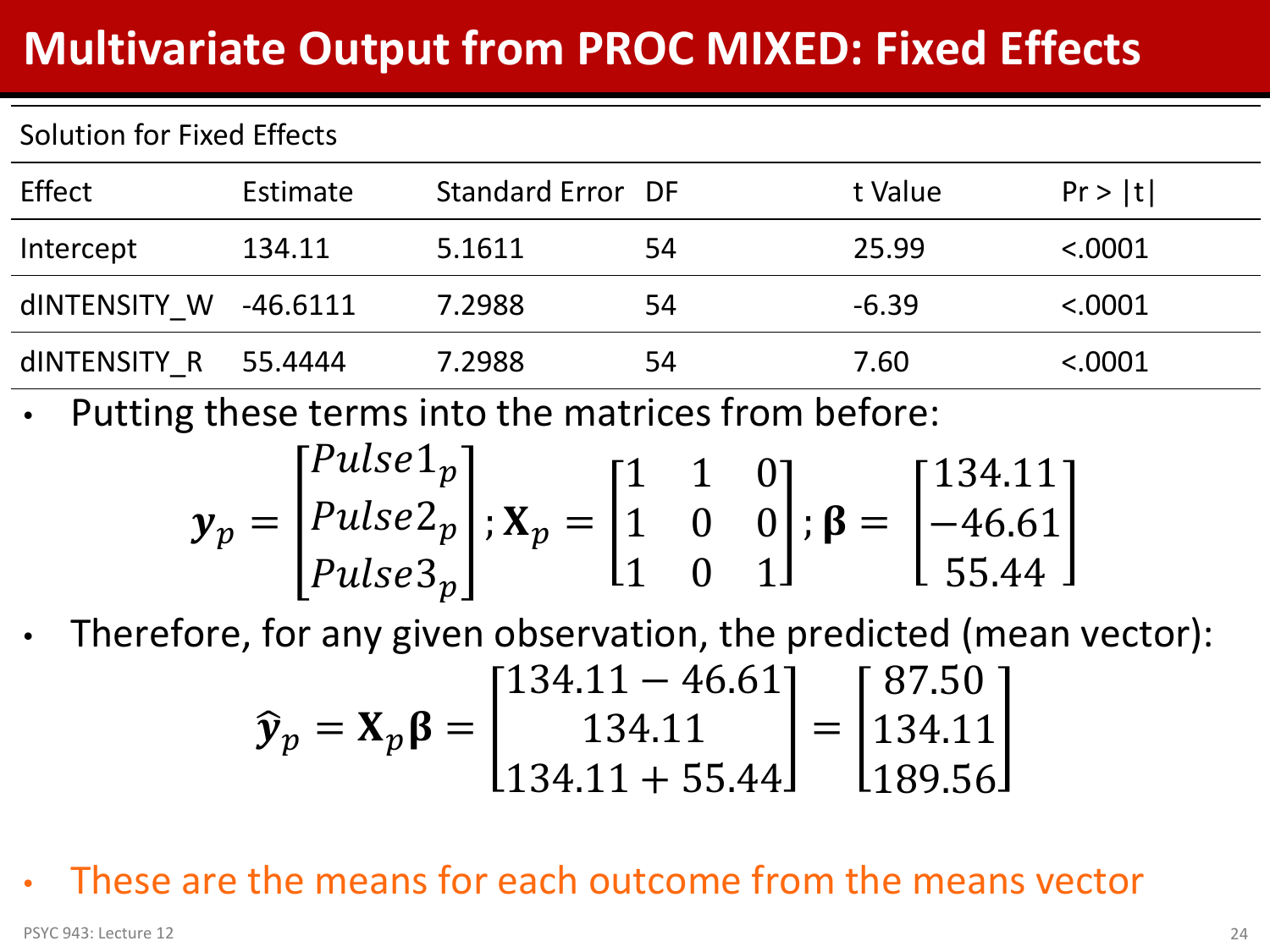### **Multivariate Output from PROC MIXED: Variances**

#### Covariance Parameter Estimates

| Cov Parm                                |          | Subject<br>Estimate |                                                     | Standard Error Z Value |        |  |                  | Pr > Z           |
|-----------------------------------------|----------|---------------------|-----------------------------------------------------|------------------------|--------|--|------------------|------------------|
| Residual                                | personID |                     | 479.46                                              | 92.2717                | 5.20   |  |                  | < .0001          |
| <b>Estimated R Matrix for Subject 1</b> |          |                     | <b>Estimated R Correlation Matrix for Subject 1</b> |                        |        |  |                  |                  |
| Row                                     | Col1     | Col <sub>2</sub>    | Col <sub>3</sub>                                    | Row                    | Col1   |  | Col <sub>2</sub> | Col <sub>3</sub> |
|                                         | 479.46   |                     |                                                     |                        | 1.0000 |  |                  |                  |
|                                         |          | 479.46              |                                                     |                        |        |  | 1.0000           |                  |
| 3                                       |          |                     | 479.46                                              | 3                      |        |  |                  | 1.0000           |

- The **R** matrix here has one estimated parameter:  $\sigma_e^2 = 479.46$ 
	- $\triangleright$  Note: look at how large the standard error is variances are very hard to estimate (and covariances ever harder)…large samples needed
- So, here we find that

$$
\mathbf{R} = \sigma_e^2 \mathbf{I}_{(3 \times 3)} = 479.46 \begin{bmatrix} 1 & 0 & 0 \\ 0 & 1 & 0 \\ 0 & 0 & 1 \end{bmatrix} = \begin{bmatrix} 479.46 & 0 & 0 \\ 0 & 479.46 & 0 \\ 0 & 0 & 479.46 \end{bmatrix}
$$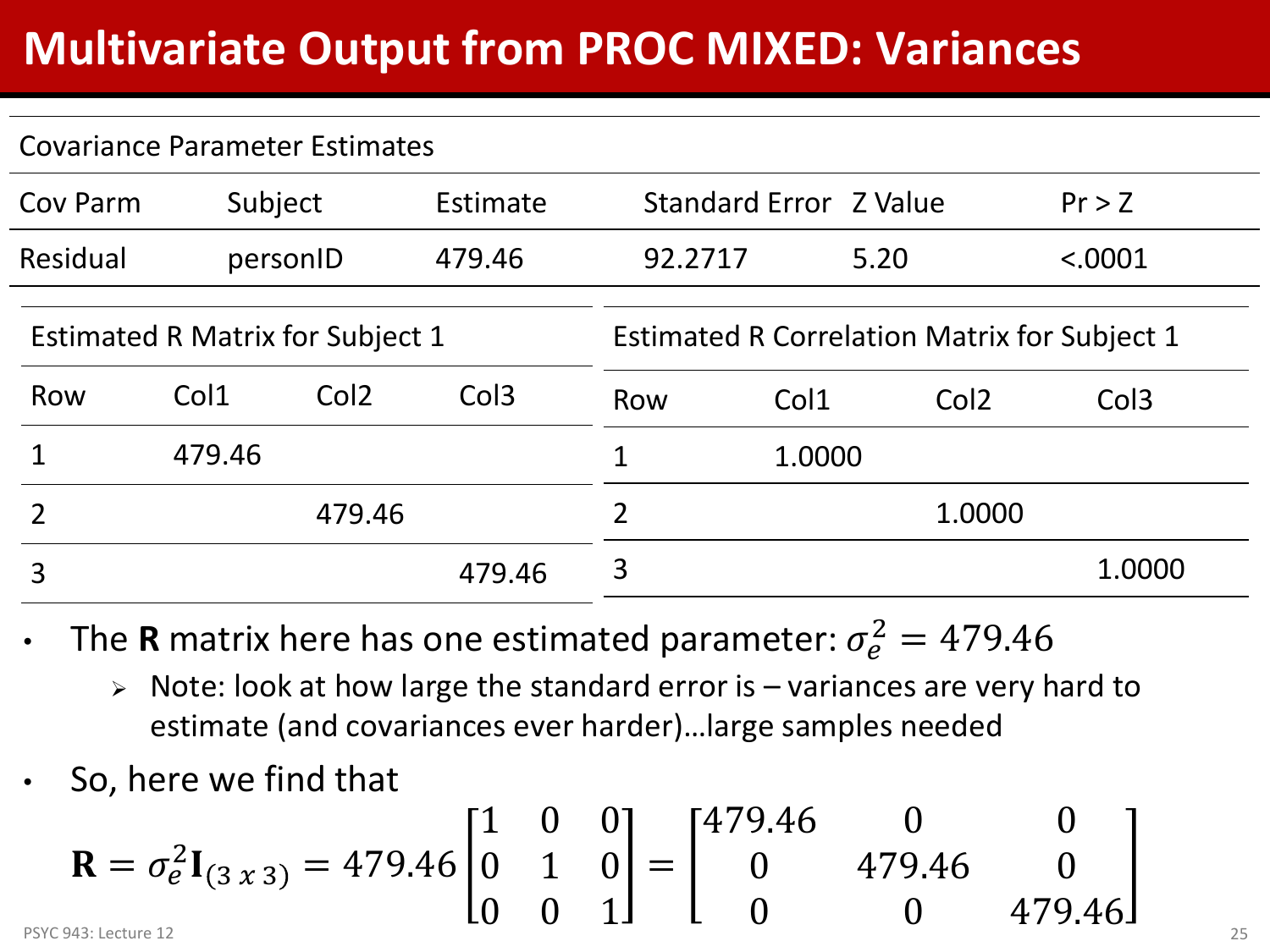### **Putting Output Into Distributional Terms**

• For multivariate data today we are assuming that the multivariate distribution of all outcomes is multivariate normal, conditional on the IVs (although we don't always have to assume conditional MVN)  $f(\mathbf{y}_n|\mathbf{X}_n) \sim N_V(\mathbf{X}_p|\mathbf{X}_p)$ 

Where:

- $y_p$  is a  $V x 1$  vector of outcomes for person  $p$
- $\mathbf{X}_p$  is a  $V x (k + 1)$  matrix of  $k$  predictors for person  $p$
- $\beta$  is a  $(k + 1)x$  1 vector of fixed effects
- $\boldsymbol{\cdot} \quad \mathbf{X}_p \boldsymbol{\beta} = \widehat{\boldsymbol{\mathcal{Y}}}_p$  is the predicted conditional mean vector of  $\boldsymbol{\mathcal{Y}}_p$
- $V_p$  is the residual covariance matrix (SAS notation) for person  $p$
- Today (and for most of this class), we will say  $V_p = R$  for all people
	- $\triangleright$  More complicated models bring about more terms into how  $V_p$  is formed
	- $>$  In 2-level multilevel models and structural equation models

$$
\mathbf{V}_p = \mathbf{Z}_p \mathbf{G} \mathbf{Z}_p^T + \mathbf{R}_p
$$

PSYC 943: Lecture 12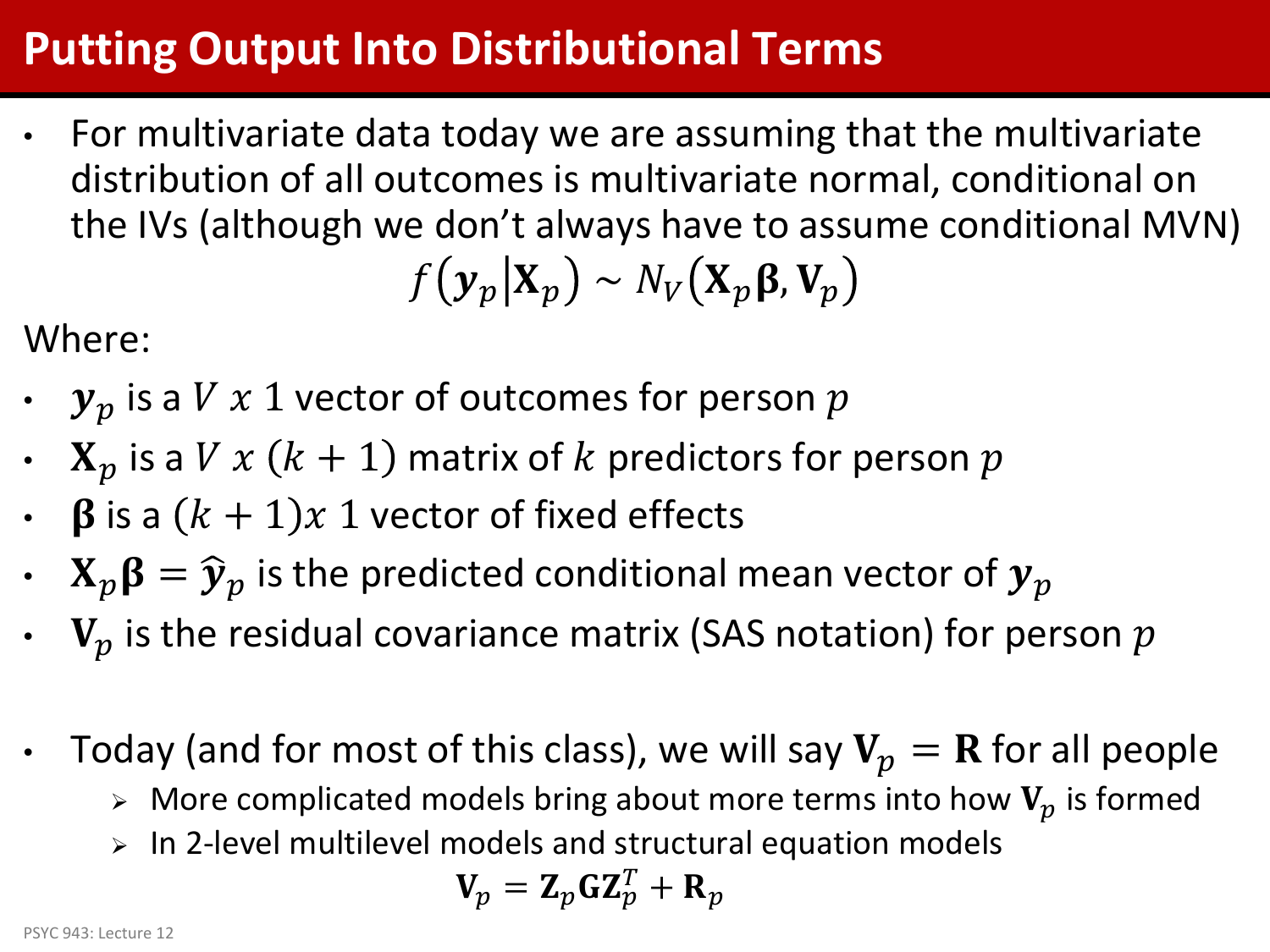### **Visualizing the Log-Likelihood for Our Example**

• From our example we found:  $\beta =$ 134.11 −46.61 55.44 ;  $R =$ 479.46 0 0 0 479.46 0 0 0 479.46 ;  $\widehat{\mathbf{y}}_p =$ 87.50 134.11 189.56

The conditional MVN for a person is:

$$
f(\mathbf{y}_p|\mathbf{X}_p) = \frac{1}{(2\pi)^{\frac{3}{2}}|\mathbf{R}|^{\frac{1}{2}}} \exp\left[-\frac{(\mathbf{y}_p - \widehat{\mathbf{y}}_p)^T \mathbf{R}^{-1}(\mathbf{y}_p - \widehat{\mathbf{y}}_p)}{2}\right]
$$

• And…the log likelihood for a person would be:  $\log L(R) = -$ 3 2  $\log(2\pi)$  – 1 2  $log$  $|R|$  – 1 2  $\mathbf{y}_p-\widehat{\mathbf{y}}_p$  $\overline{T}$  $\mathbf{R}^{-1} (\mathbf{y}_p - \widehat{\mathbf{y}}_p)$  $=-\frac{3}{3}$ 2  $\log(2\pi) - \frac{1}{2}$ 2 log (110, 219, 172 − 1 2  $Pulse1_p$  $Pulse2_p$  $Pulse3_p$ − 87.50 134.11 189.56  $\overline{T}$ 0.002 0 0 0 0.002 0 0 0 0.002  $Pulse1_p$  $Pulse2_p$  $Pulse3_p$ − 87.50 134.11 189.56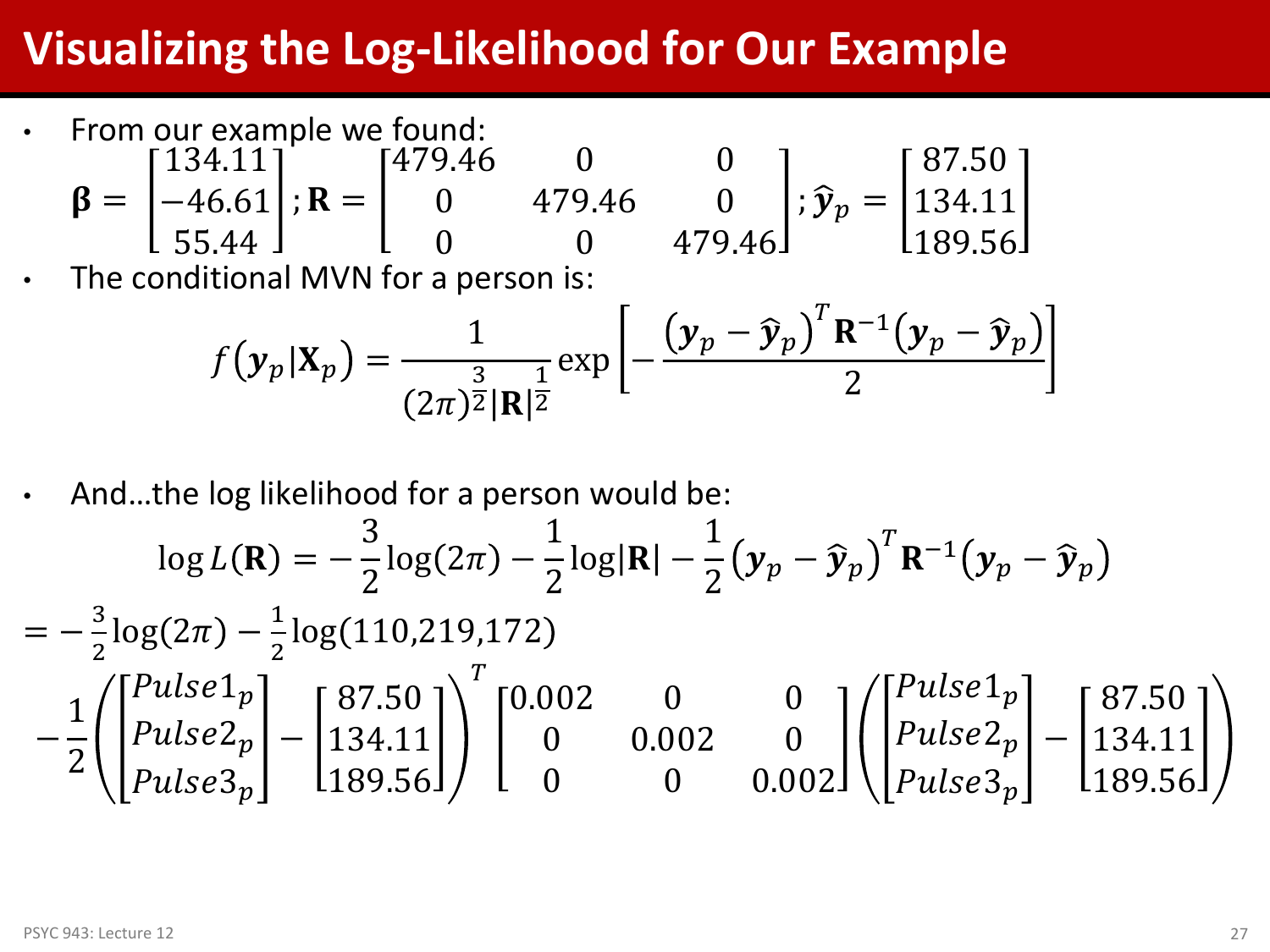### **Inferences from the Mean Vector (Model for the Means)**

- We can now turn our attention to what the model for the means is giving us in terms of within –subjects tests
	- > To do so, we'll rely on our friend, the ESTIMATE statement

```
PROC MIXED DATA=WORK.dietstack METHOD=ML COVTEST NOPROFILE ITDETAILS IC NAMELEN=50:
MODEL pulse = dINTENSITY W dINTENSITY R / S DDFM=KENWARDROGER;
REPEATED / SUBJECT=personID TYPE=UN R RCORR;
ESTIMATE 'Mean Pulse for Warm Up' intercept 1 dINTENSITY W 1;
ESTIMATE 'Mean Pulse for Jogging' intercept 1;
ESTIMATE 'Mean Pulse for Running' intercept 1 dINTENSITY R 1;
ESTIMATE 'Warm Up/Jogging Difference' dINTENSITY W 1;
ESTIMATE 'Warm Up/Running Difference' dINTENSITY W 1 dINTENSITY R -1;
ESTIMATE 'Jogging/Running Difference' dINTENSITY R -1;
CONTRAST 'Test for Overall Within Subject Difference' dINTENSITY W 1, dINTENSITY R 1;
RUN:
```
- $\triangleright$  Also note the use of the CONTRAST statement
	- A CONTRAST statement is an estimate statement with a multiple degree of freedom test statistic (an F-test)
- $\triangleright$  We will use the ESTIMATE statements to do post-hoc differences between within-subjects variables
- $\triangleright$  We will use the CONTRAST statement to do an omnibus test of the withinsubjects factor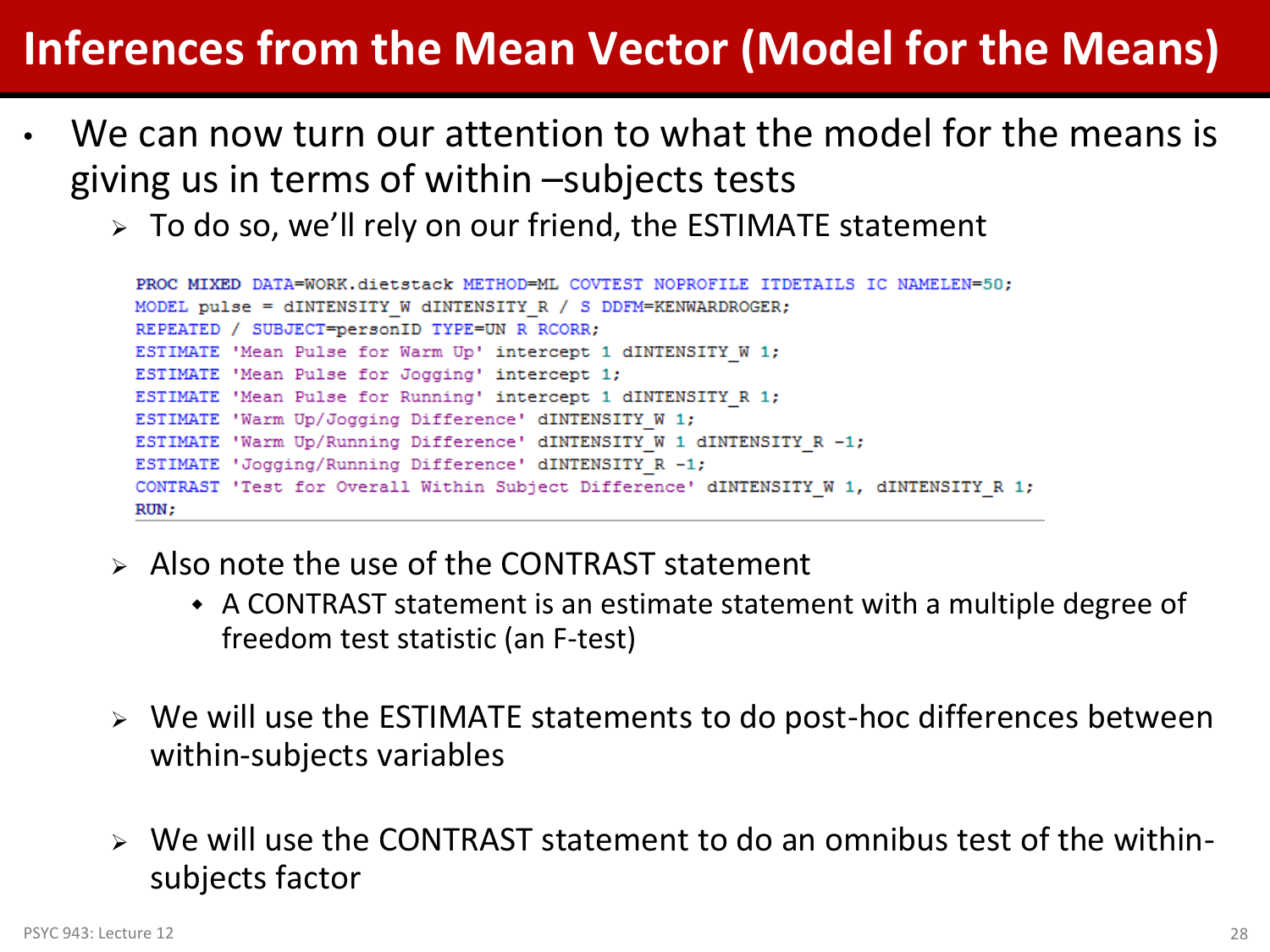### **Inferences from the Mean Vector (Model for the Means)**

| <b>Solution for Fixed Effects</b> |            |                                   |    |         |        |  |  |  |  |  |
|-----------------------------------|------------|-----------------------------------|----|---------|--------|--|--|--|--|--|
| Effect                            | Estimate   | Standard Error DF t Value Pr >  t |    |         |        |  |  |  |  |  |
| Intercept                         | 134.11     | 4.9820                            | 18 | 26.92   | < 0001 |  |  |  |  |  |
| dlNTENSITY_W                      | $-46.6111$ | 2.1230                            | 18 | --21.96 | < 0001 |  |  |  |  |  |
| dINTENSITY R                      | 55 4444    | 2.2976                            | 18 | 24.13   | < 0001 |  |  |  |  |  |

| Type 3 Tests of Fixed Effects |                              |    |                    |  |  |  |
|-------------------------------|------------------------------|----|--------------------|--|--|--|
| Effect                        | Num DF Den DF F Value Pr > F |    |                    |  |  |  |
| dlNTENSITY_W                  |                              | 18 | 482.05 <.0001      |  |  |  |
| dINTENSITY R                  |                              |    | 18  582.31  <.0001 |  |  |  |

| Estimates                         |            |                           |    |          |         |
|-----------------------------------|------------|---------------------------|----|----------|---------|
| Label                             | Estimate   | Standard Error DF t Value |    |          | Pr >  t |
| Mean Pulse for Warm Up            | 87.5000    | 3.8323                    | 18 | 22.83    | < 0001  |
| Mean Pulse for Jogging            | 134.11     | 4.9820                    | 18 | 26.92    | < 0001  |
| Mean Pulse for Running            | 189.56     | 6 3563                    | 18 | 29.82    | < 0001  |
| Warm Up/Jogging Difference        | $-46.6111$ | 2 1230                    | 18 | $-21.96$ | < 0001  |
| <b>Warm Up/Running Difference</b> | $-102.06$  | 36830                     | 18 | -27 71   | < 0001  |
| Jogging/Running Difference        | $-55.4444$ | 2 2 9 7 6                 | 18 | $-24.13$ | < 0001  |

| Contrasts                                  |                                  |  |                  |  |
|--------------------------------------------|----------------------------------|--|------------------|--|
| Label                                      | Num DF Den DF $F$ Value $Pr > F$ |  |                  |  |
| Test for Overall Within Subject Difference | $\overline{\mathbf{2}}$          |  | 17 363.31 <.0001 |  |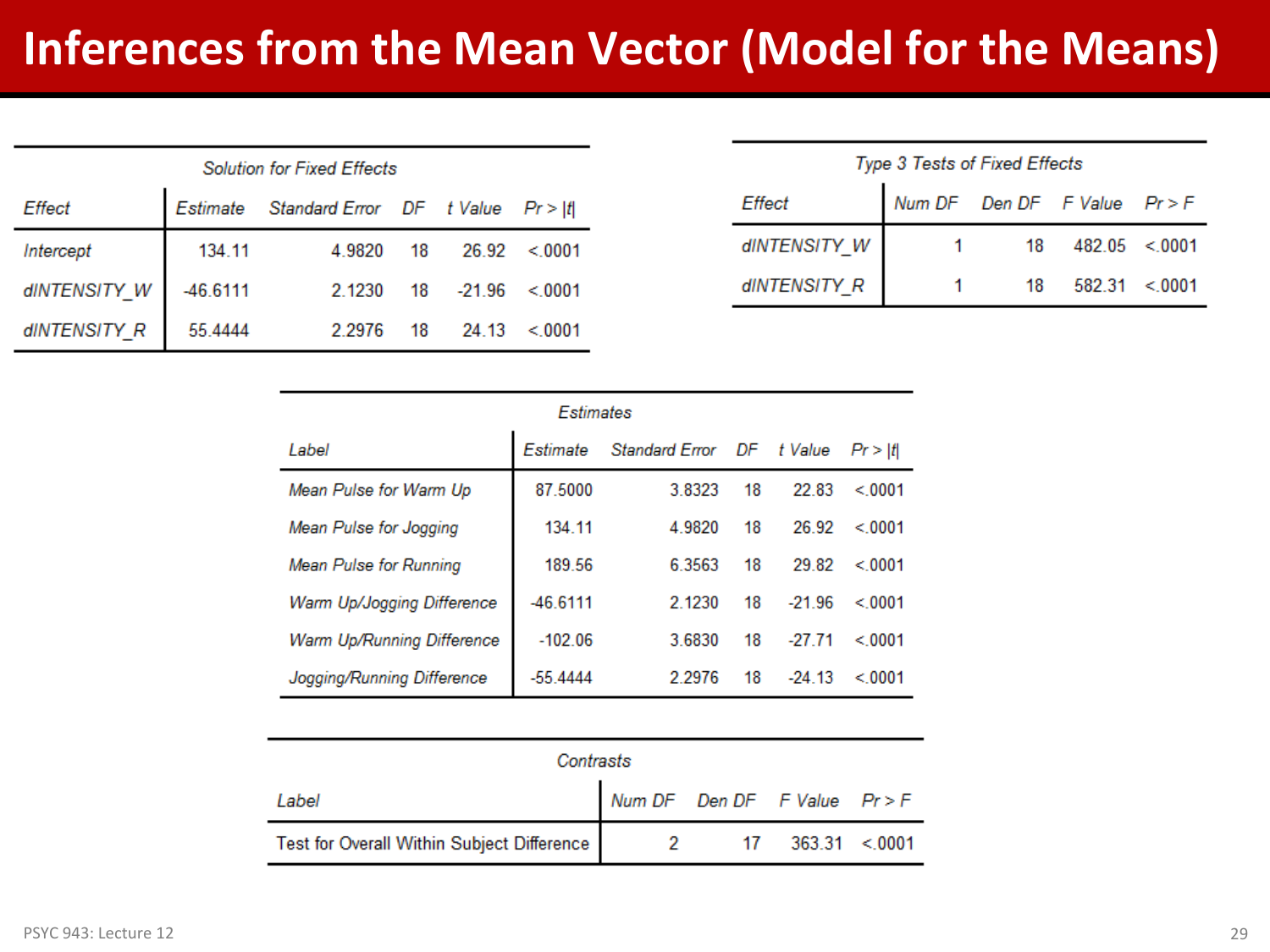# **MODELS FOR (THE VARIANCES) COVARIANCE MATRICES**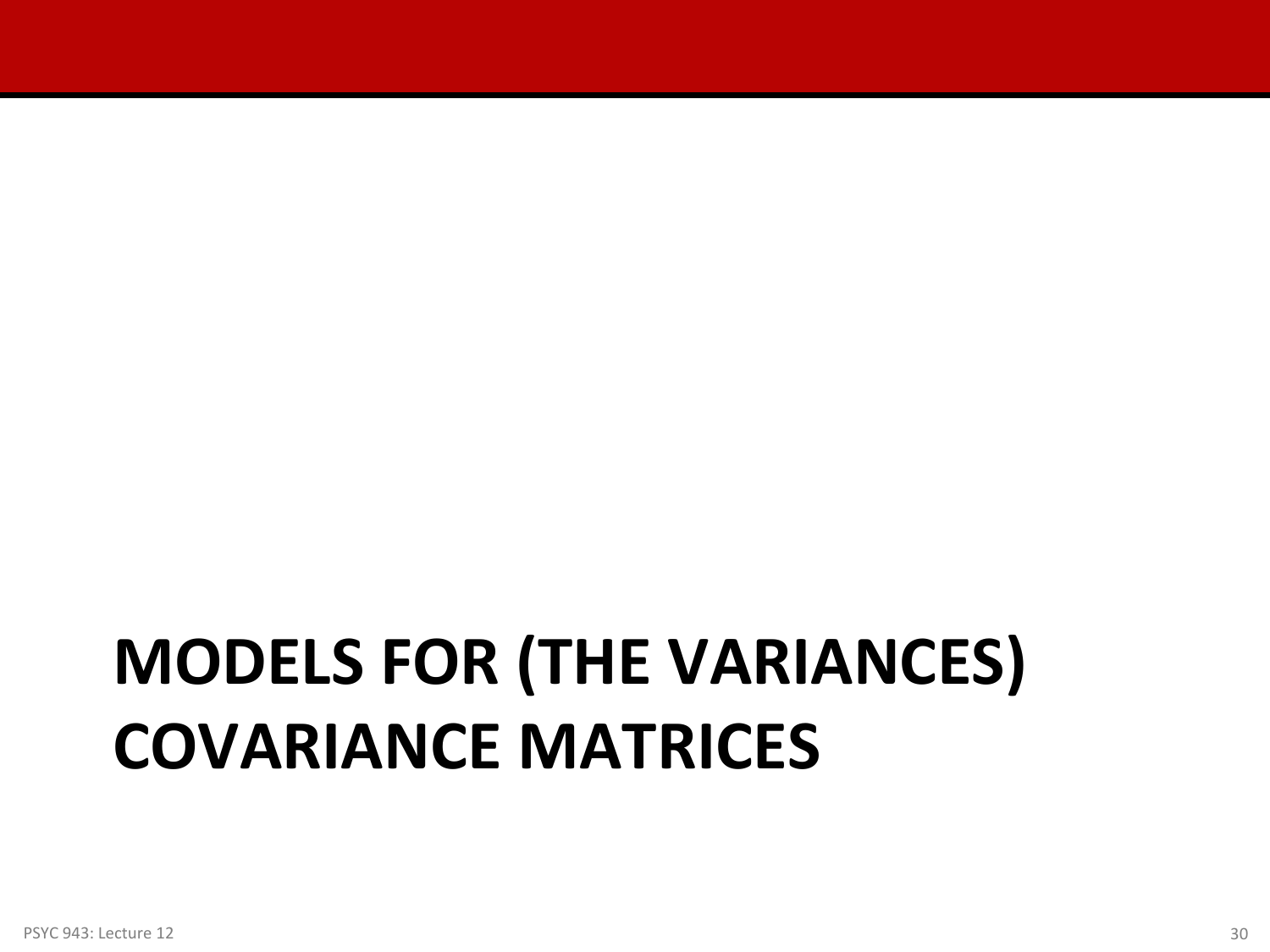### **Modeling Covariances**

- The estimated covariance matrix in our example analysis was  $R =$ 479.46 0 0 0 479.46 0 0 0 479.46
- From the beginning of class, however, we found the sample covariance matrix to be:

|  | $[264.36 \quad 315.00 \quad 373.72]$ |  |
|--|--------------------------------------|--|
|  | $S =  315.00 \t 446.75 \t 536.49 $   |  |
|  | $1373.72$ 539.49 727.25              |  |

- Deciding on the right model for the covariance matrix is a balance between power and model fit
	- $\triangleright$  More parameters = (possibly) better fit + less statistical power
- NOTE: Model fit  $\neq$  Effect size
	- $\triangleright$  We are not explaining anything by finding a good fitting model
	- Model fit is necessary, but not sufficient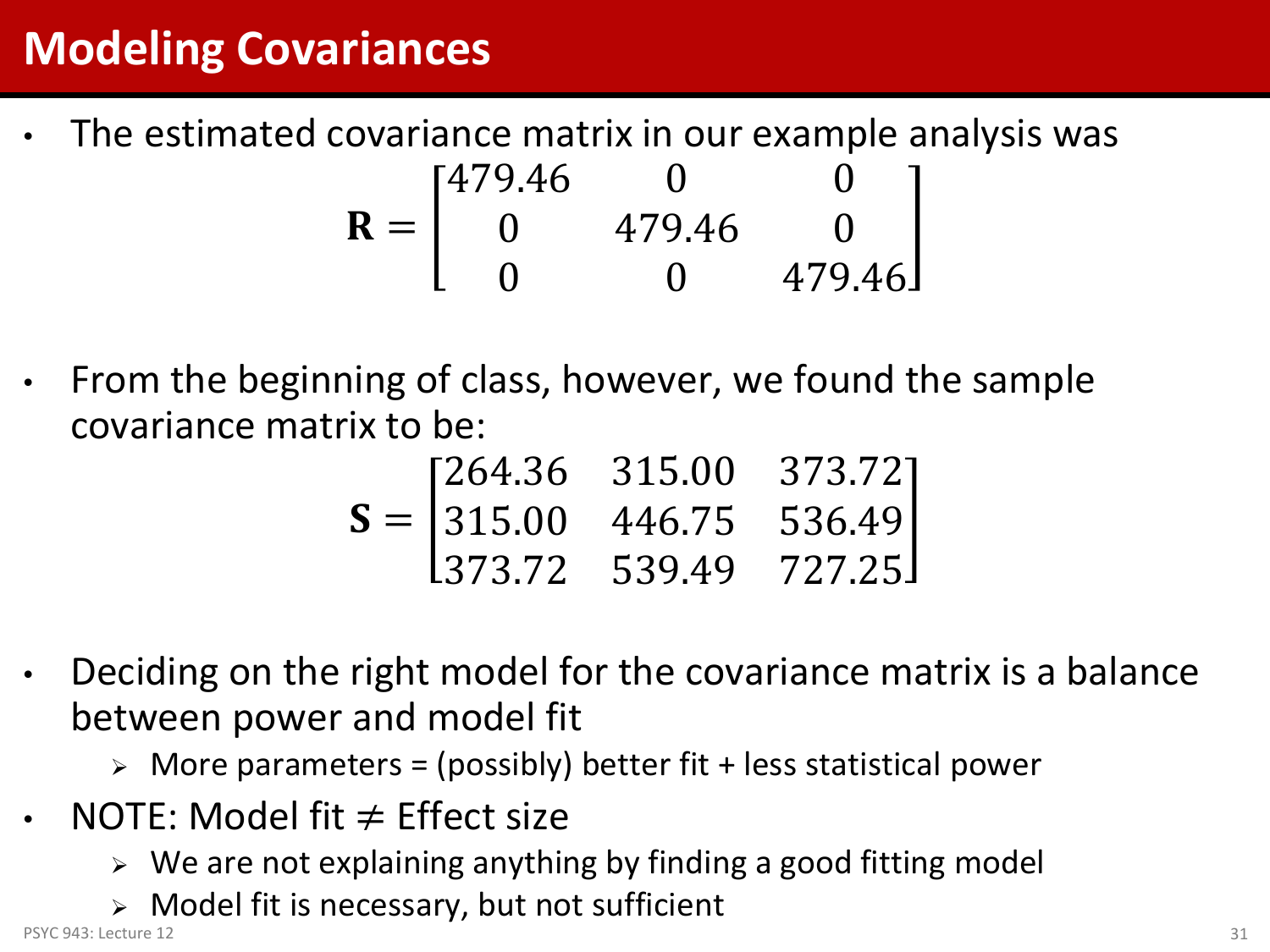### **A (Possibly) Better Model for the Covariance Matrix**

TITLE "EMPTY MULTIVARIATE MODEL, FULL UNSTRUCTURED ERROR VARIANCE MODEL: (PREDICTORS ARE INDICATORS OF WHICH VARIABLE) PROC MIXED DATA=WORK.dietstack METHOD=ML COVTEST NOPROFILE ITDETAILS IC NAMELEN=50: MODEL pulse = dINTENSITY W dINTENSITY R / S DDFM=KENWARDROGER; REPEATED / SUBJECT=personID TYPE=UN R RCORR: RUN:

- REPEATED line: change TYPE = VC (Variance Components) to TYPE = UN (Unstructured)
- An UNSTRUCTURED covariance matrix is one where every term is a model parameter and is estimated:

$$
\mathbf{R} = \begin{bmatrix} \sigma_{e_1}^2 & \sigma_{e_1, e_2} & \sigma_{e_1, e_3} \\ \sigma_{e_1, e_2} & \sigma_{e_2}^2 & \sigma_{e_2, e_3} \\ \sigma_{e_1, e_3} & \sigma_{e_2, e_3} & \sigma_{e_3}^2 \end{bmatrix}
$$

As this is an empty model, what would you expect the estimates to be?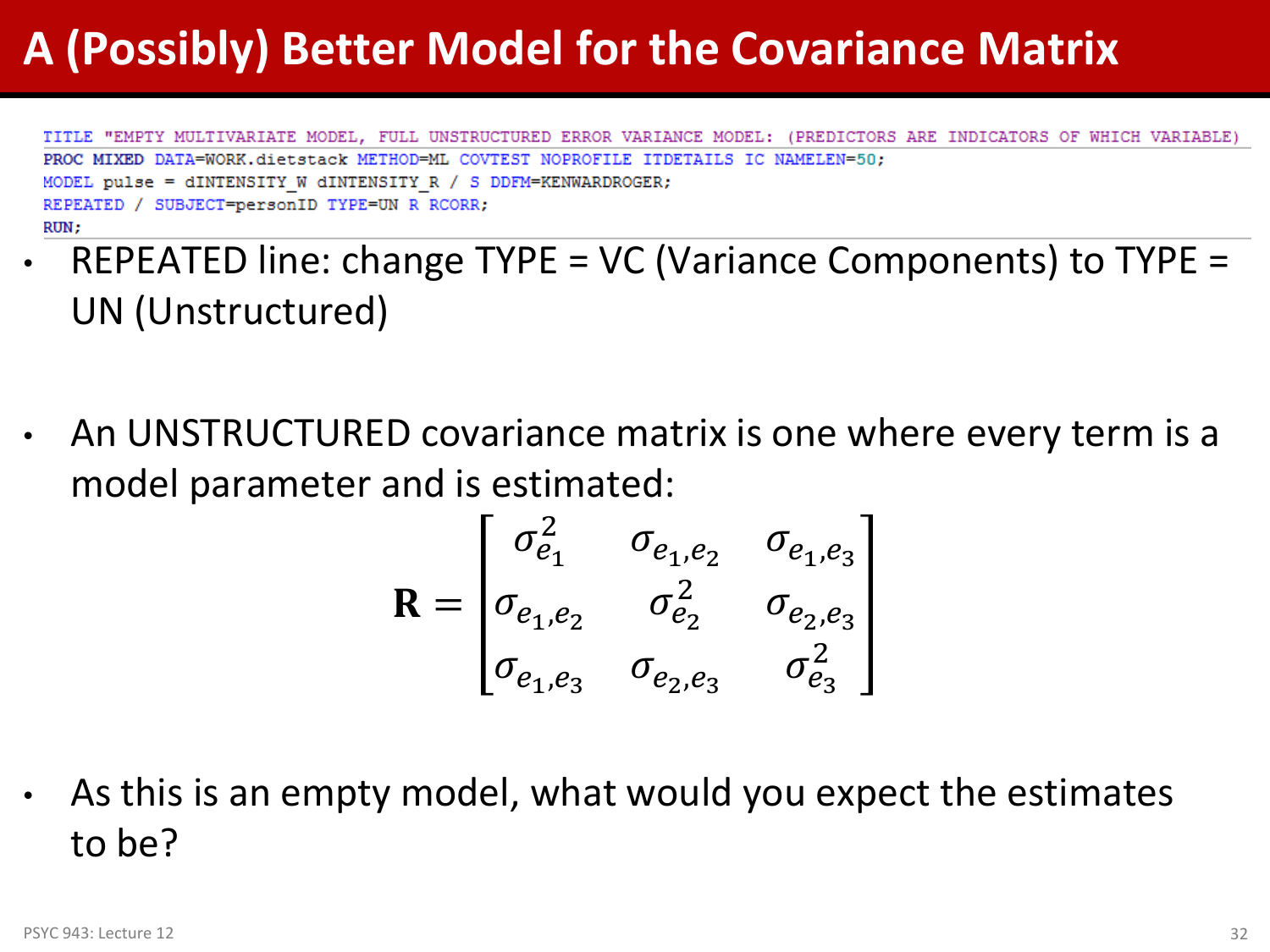### **The Unstructured Model Estimates: Covariance Parameters**

#### Covariance Parameter Estimates

| Subject<br>Cov Parm                     |         |                  | Estimate         |                  | Standard Error Z Value                    |        |           |        | Pr Z                          |                  |  |
|-----------------------------------------|---------|------------------|------------------|------------------|-------------------------------------------|--------|-----------|--------|-------------------------------|------------------|--|
| UN(1,1)<br>personID                     |         |                  | 264.36           |                  | 88.1204                                   |        | 3.00      |        | 0.0013                        |                  |  |
|                                         | UN(2,1) | personID         |                  | 315.00           |                                           | 109.88 |           | 2.87   |                               | 0.0041           |  |
|                                         | UN(2,2) | personID         |                  | 446.77           |                                           | 148.92 |           | 3.00   |                               | 0.0013           |  |
|                                         | UN(3,1) | personID         |                  | 373.72           |                                           | 135.79 |           | 2.75   |                               | 0.0059           |  |
| UN(3,2)                                 |         | personID         |                  | 539.49           |                                           | 184.99 |           | 2.92   |                               | 0.0035           |  |
| UN(3,3)                                 |         | personID         |                  | 727.25           |                                           |        | 242.42    | 3.00   |                               | 0.0013           |  |
| <b>Estimated R Matrix for Subject 1</b> |         |                  |                  |                  | <b>Estimated R Correlation Matrix for</b> |        |           |        |                               |                  |  |
| Row<br>1<br>$\overline{2}$<br>3         |         | Col1             | Col <sub>2</sub> | Col <sub>3</sub> |                                           |        | Subject 1 |        |                               |                  |  |
|                                         |         | 264.36           | 315.00           |                  | 373.72                                    |        | Row       | Col1   | Col <sub>2</sub>              | Col <sub>3</sub> |  |
|                                         |         | 315.00<br>446.77 | 539.49           |                  | 1                                         | 1.0000 | 0.9166    | 0.8523 |                               |                  |  |
|                                         |         |                  |                  |                  | $\overline{2}$                            | 0.9166 | 1.0000    | 0.9465 |                               |                  |  |
|                                         |         | 373.72           | 539.49           |                  | 727.25                                    |        | C         | n orna | $\bigcap$ $\bigcap$ $\bigcap$ | 1.0000           |  |

3 0.8523 0.9465 1.0000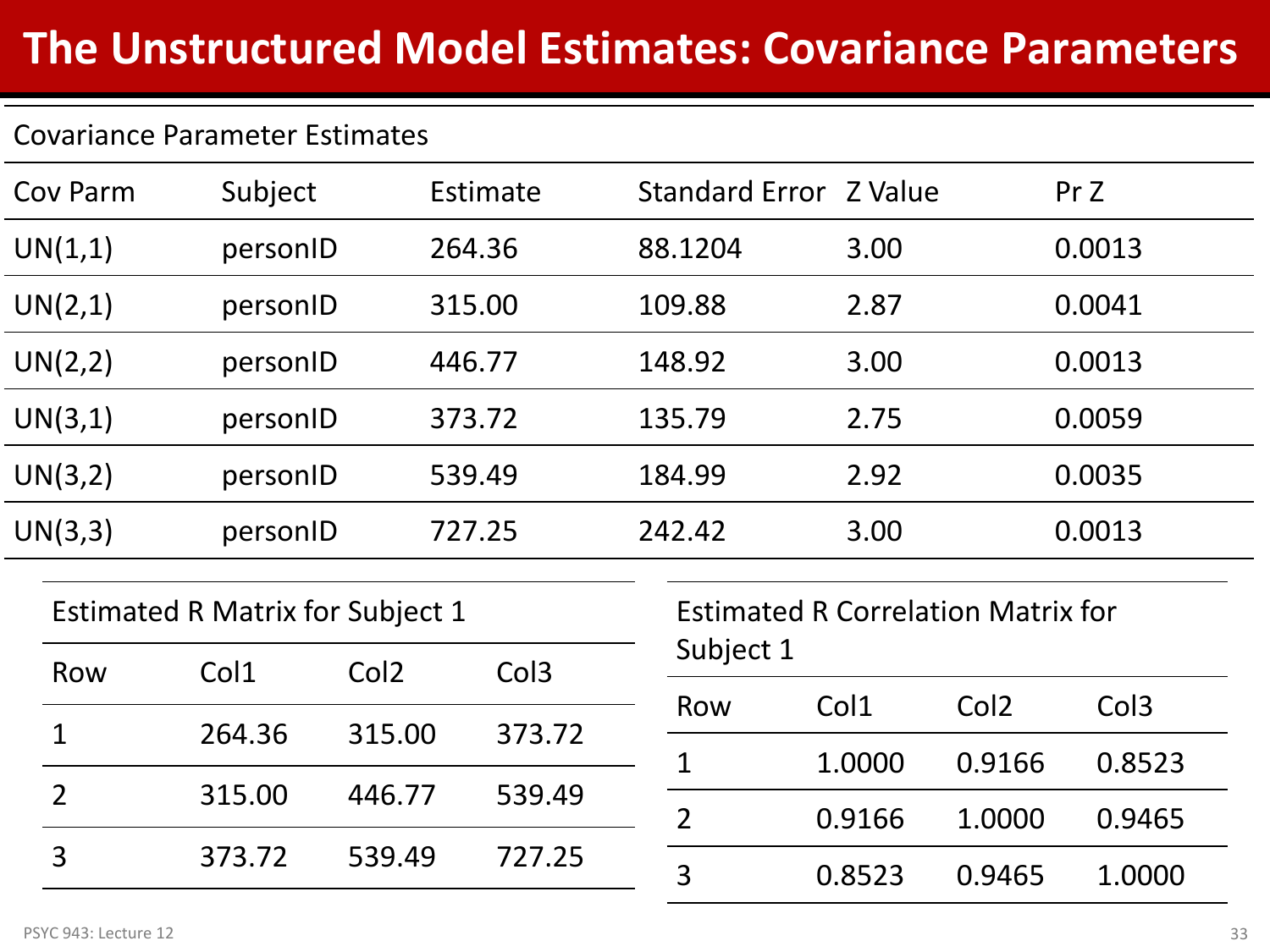### **Comparing Covariances**

The unstructured model provided a new estimated  $\bf R$ covariance matrix:

$$
\mathbf{R}_{UN} = \begin{bmatrix} 264.36 & 315.00 & 373.72 \\ 315.00 & 446.75 & 536.49 \\ 373.72 & 539.49 & 727.25 \end{bmatrix}
$$

- The estimated covariance matrix in our example analysis was  $\mathbf{R}_{VC} =$ 479.46 0 0 0 479.46 0 0 0 479.46
- From the beginning of class, however, we found the sample covariance matrix to be:

$$
\mathbf{S} = \begin{bmatrix} 264.36 & 315.00 & 373.72 \\ 315.00 & 446.75 & 536.49 \\ 373.72 & 539.49 & 727.25 \end{bmatrix}
$$

- So, which model is correct: VC or UN?
	- Good news: VC is nested within UN so we can use a likelihood ratio test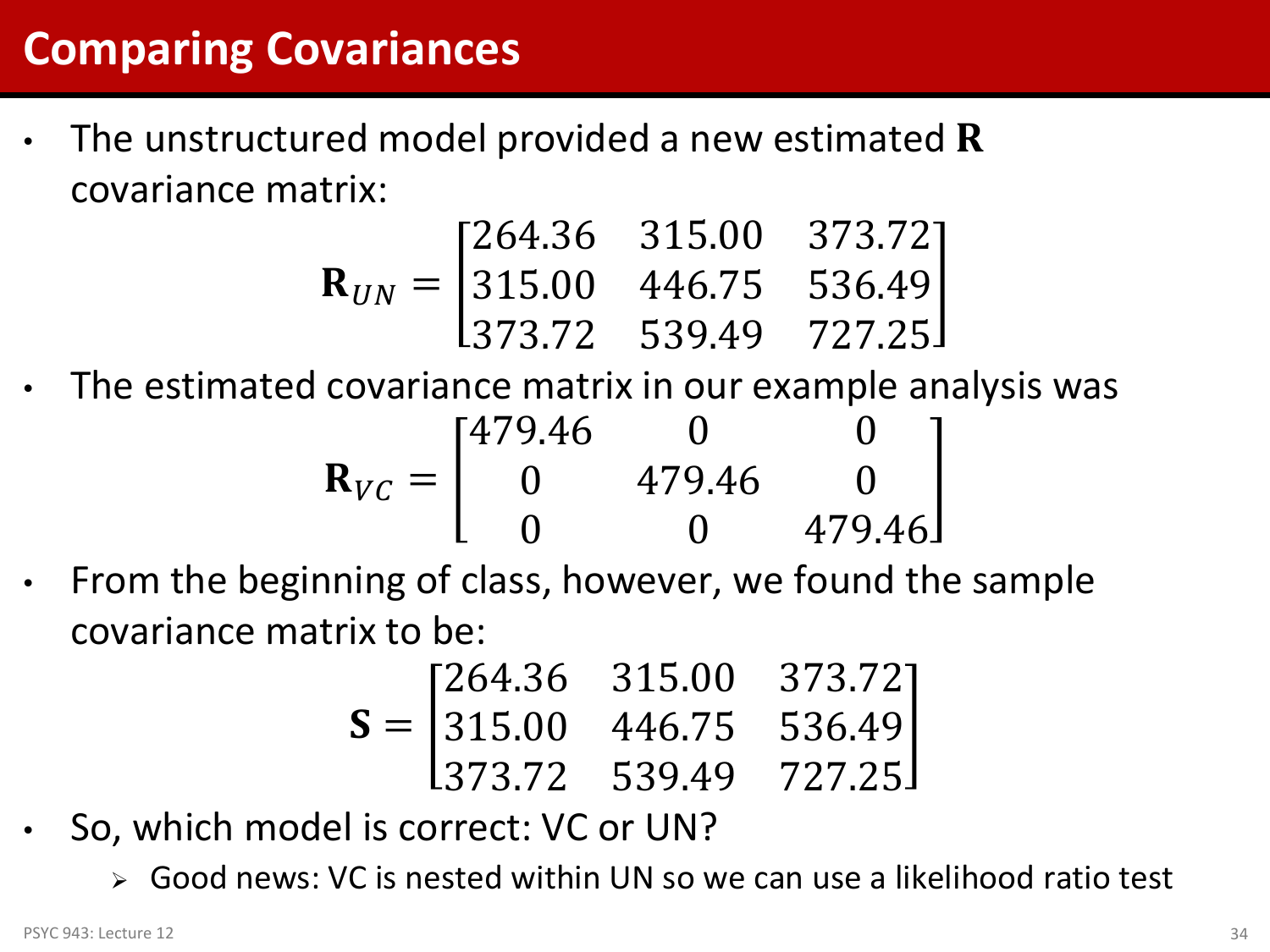### **Model Comparison**

- We will compare the fit of the VC model to the UN model using a likelihood ratio test
- $H_0$ :  $\mathbf{R} = \sigma_e^2 \mathbf{I}$  (3 fixed effects + 1 variance = 4 parameters)

$$
H_A: \mathbf{R} = \begin{bmatrix} \sigma_{e_1}^2 & \sigma_{e_1, e_2} & \sigma_{e_1, e_3} \\ \sigma_{e_1, e_2} & \sigma_{e_2}^2 & \sigma_{e_2, e_3} \\ \sigma_{e_1, e_3} & \sigma_{e_2, e_3} & \sigma_{e_3}^2 \end{bmatrix} \text{ (3 fixed effects + 6 var/cov = 9 parameters)}
$$

In SAS PROC MIXED, this is done for us automatically:

| Null Model Likelihood Ratio Test |       |         |  |  |
|----------------------------------|-------|---------|--|--|
| $Chi-Square$ Pr > ChiSq<br>-DF   |       |         |  |  |
| -5                               | 78.45 | < .0001 |  |  |

• Therefore, we find that the UN model fits better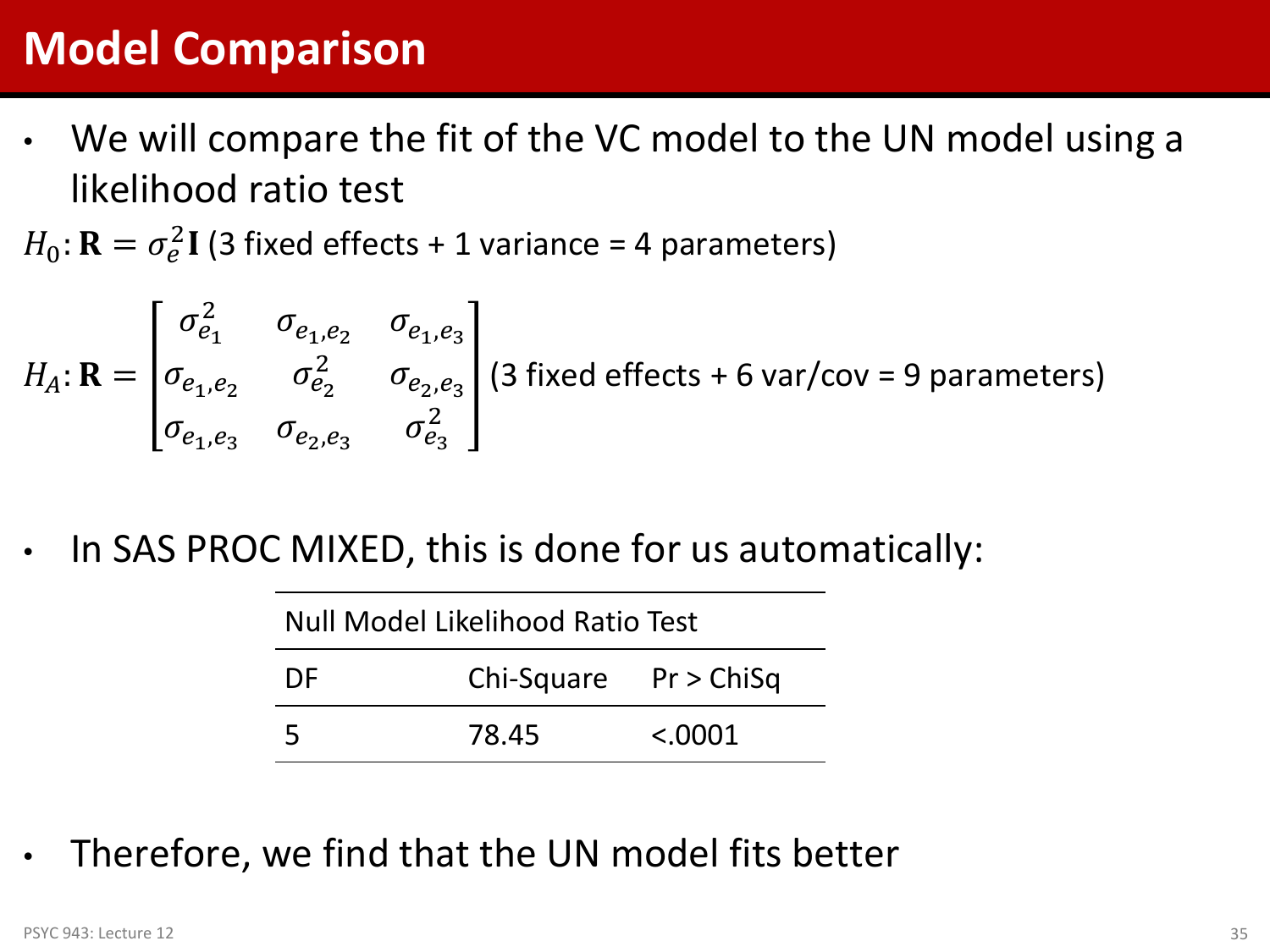### **Why the Right Covariance Matrix Matters: Standard Errors and Inferences Made from Fixed Effects**

• Fixed effects from the UN model:

|                            | <b>Solution for Fixed Effects</b> |                      |                                  |    |          |         |
|----------------------------|-----------------------------------|----------------------|----------------------------------|----|----------|---------|
|                            | <b>Effect</b>                     | Estimate             | <b>Standard</b><br>Error         | DF | t Value  | Pr >  t |
|                            | Intercept                         | 134.11               | 4.9820                           | 18 | 26.92    | < .0001 |
|                            | dINTENSITY W                      | $-46.6111$           | 2.1230                           | 18 | $-21.96$ | < .0001 |
|                            |                                   | dINTENSITY R 55.4444 | 2.2976                           | 18 | 24.13    | < .0001 |
| $\bullet$                  |                                   |                      | Fixed effects from the VC model: |    |          |         |
|                            | Solution for Fixed Effects        |                      |                                  |    |          |         |
| <b>Effect</b>              |                                   | Estimate             | <b>Standard Error DF</b>         |    | t Value  | Pr >  t |
|                            | Intercept                         | 134.11               | 5.1611                           | 54 | 25.99    | < .0001 |
| dINTENSITY W<br>$-46.6111$ |                                   |                      | 7.2988                           | 54 | $-6.39$  | < .0001 |
|                            | dINTENSITY R                      | 55.4444              | 7.2988                           | 54 | 7.60     | < .0001 |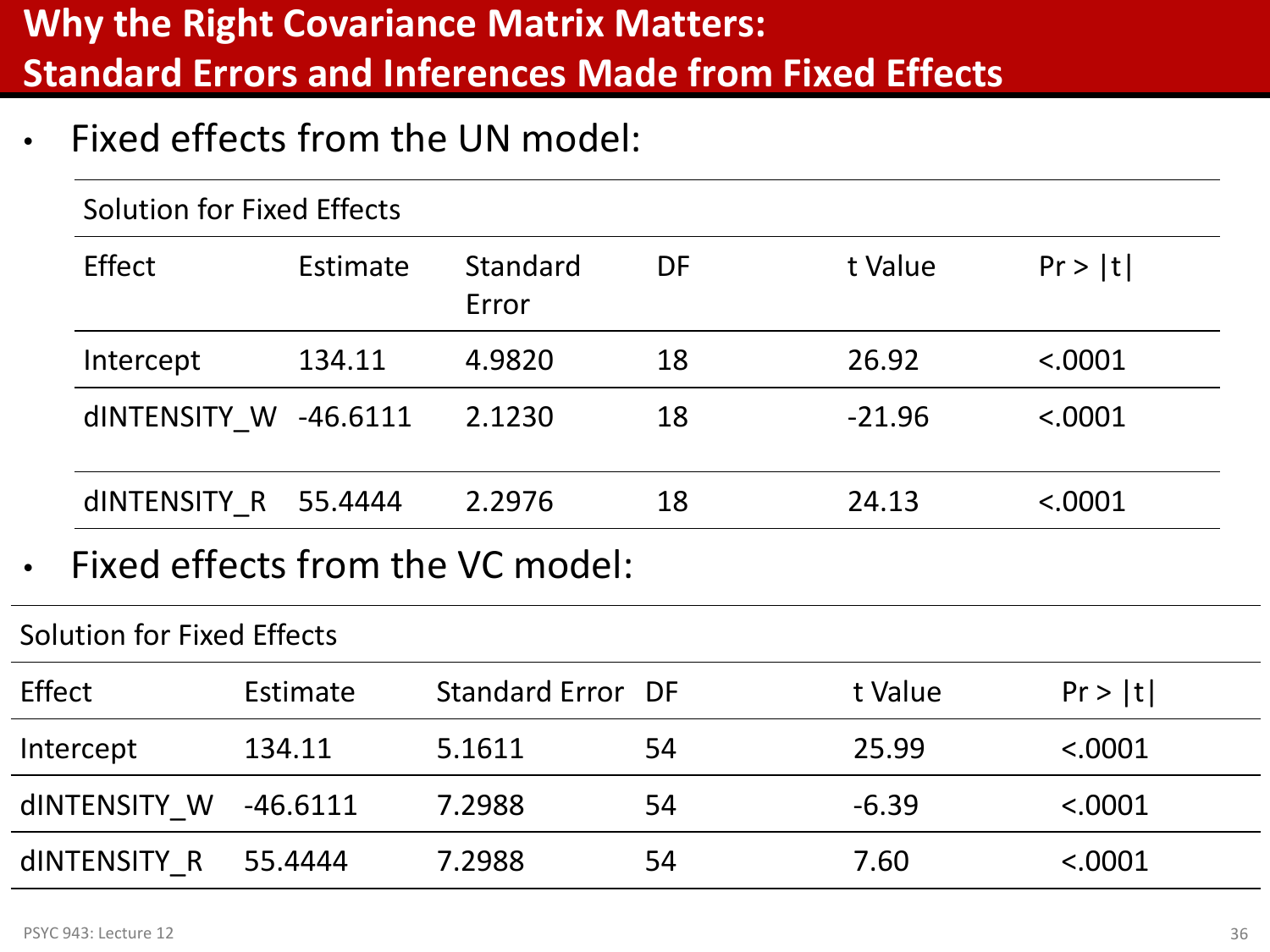### **What Happens with Differing Models for the Covariances**

- The different models for the covariances generally don't change the model for the means (the fixed effects) much
	- $\triangleright$  Exceptions: unbalanced data
- The standard errors for the fixed effects are derived from the **R** matrix that was estimated:

$$
V(\boldsymbol{\beta}) = (\mathbf{X}^T \mathbf{R}^{-1} \mathbf{X})^{-1}
$$

- $\triangleright$  Putting the wrong **R** matrix in the model will lead to the wrong SEs
- **The wrong SEs will end up giving you inaccurate p-values**
- $\triangleright$  Inaccurate p-values will lead to the wrong inferences
- Therefore, the main part of a multivariate model is to determine the appropriate model for the variances
	- $\triangleright$  This is why we have Repeated Measures (one type of R matrix) and MANOVA (an unstructured R matrix)
	- > Unless sample size isn't an issue, the model selected should the model that fits best with the least number of parameters
- Maximum likelihood has made many types of covariance matrices possible PSYC 943: Lecture 12 37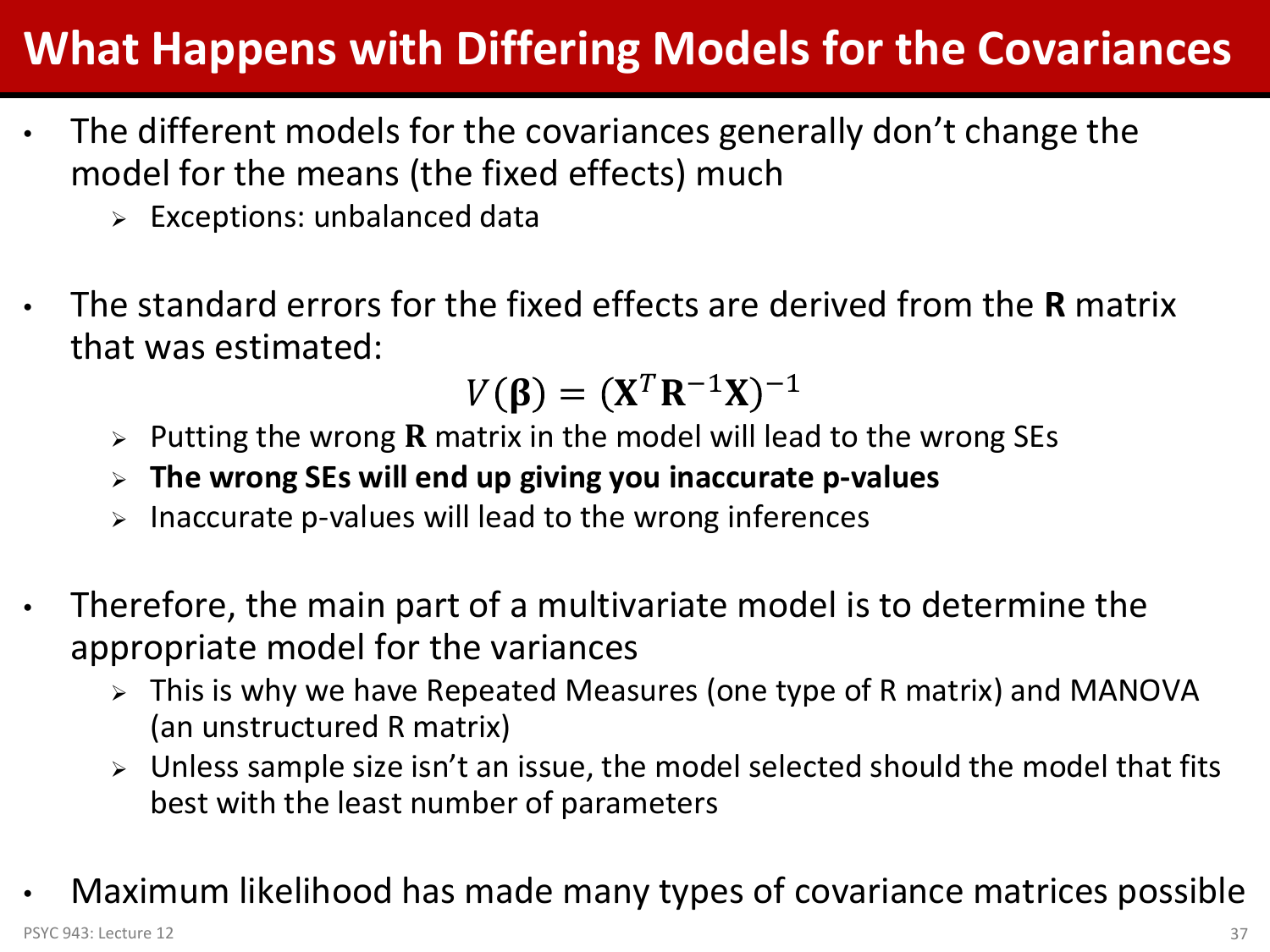## **MULTIPLE MODELS FOR COVARIANCE MATRICES**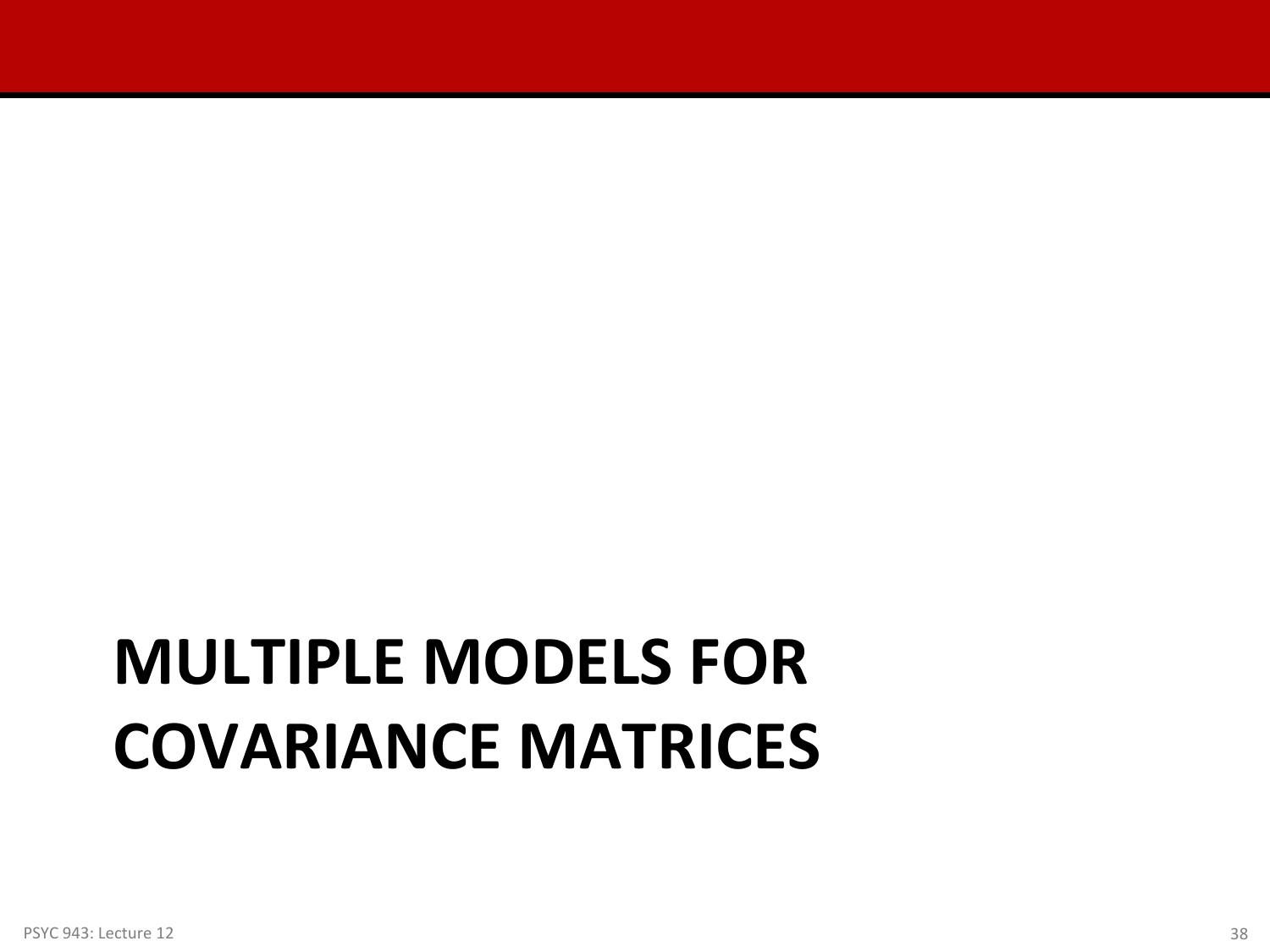### **A Multivariate Modeling Demonstration**

- To demonstrate the process of finding the best fitting/most parsimonious covariance matrix, we will estimate five models
	- 1. Variance Components
	- 2. Variance Components with Heterogeneous Variances
	- 3. Compound Symmetry
	- 4. Compound Symmetry with Heterogeneous Variances
	- 5. Unstructured
- The unstructured model from the previous slides will be the best one can do – but the question remains as to whether any simpler forms would be approximately correct but have fewer parameters
- The choice of a covariance matrix is typically aided by the types of outcomes:
	- Time sensitive? Auto regressive/Toeplitz
	- > Same outcome after multiple trials? Unstructured/Compound symmetry
	- Are outcomes region or geography specific? Spatial models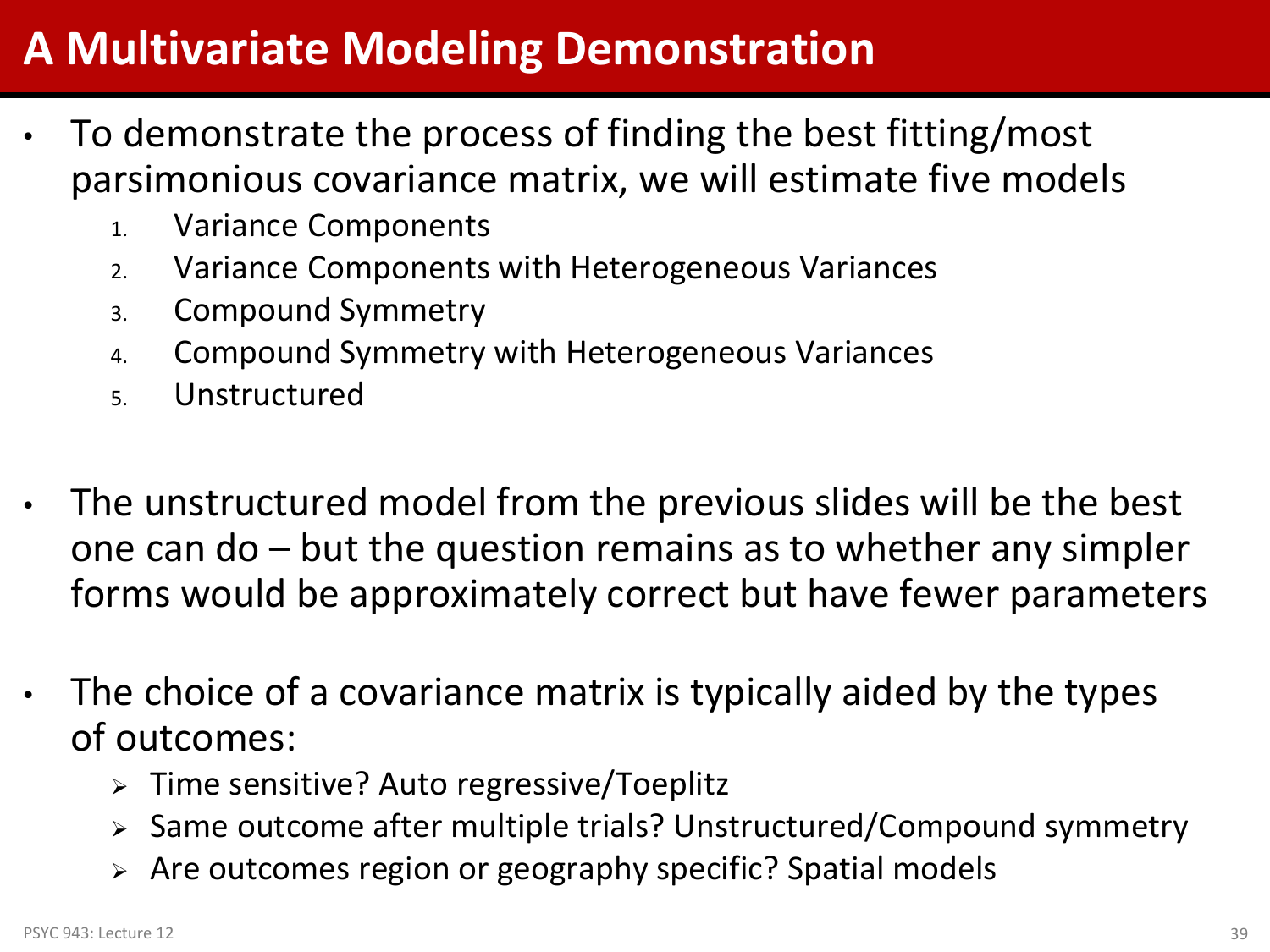### **Type 1: Variance Components**

• **R** matrix form:

$$
\mathbf{R} = \sigma^2 \mathbf{I} = \begin{bmatrix} \sigma_e^2 & 0 & 0 \\ 0 & \sigma_e^2 & 0 \\ 0 & 0 & \sigma_e^2 \end{bmatrix}
$$

• Estimated **R** matrix:

$$
\mathbf{R} = \begin{bmatrix} 479.46 & 0 & 0 \\ 0 & 479.46 & 0 \\ 0 & 0 & 479.46 \end{bmatrix}
$$

• Model Fit Statistics:

 $> -2$  Log L = 486.6

 $\geq$  Parameters = 4 (3 fixed effects + 1 variances)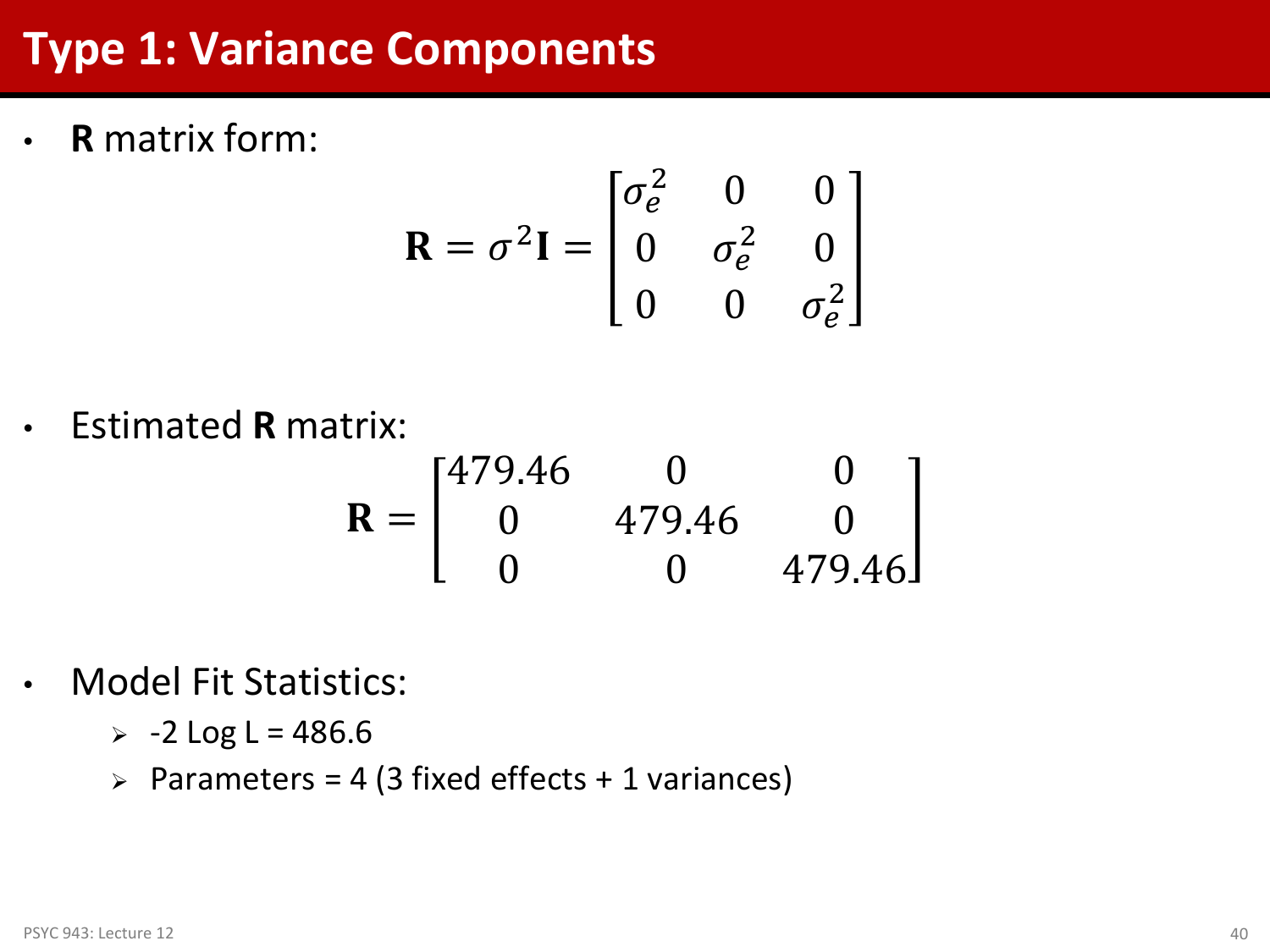### **Type 2: Heterogeneous Variances/Zero Covariances TYPE = UN(1) in PROC MIXED**

• **R** matrix form:

$$
\mathbf{R} = \begin{bmatrix} \sigma_{e_1}^2 & 0 & 0 \\ 0 & \sigma_{e_2}^2 & 0 \\ 0 & 0 & \sigma_{e_3}^2 \end{bmatrix}
$$

• Estimated **R** matrix:

$$
\mathbf{R} = \begin{bmatrix} 264.36 & 0 & 0 \\ 0 & 446.77 & 0 \\ 0 & 0 & 727.25 \end{bmatrix}
$$

- Model Fit Statistics:
	- $> -2$  Log L = 482.1
	- $\geq$  Parameters = 6 (3 fixed effects + 3 variances)
- Model comparison:
	- > LRT compared with TYPE=VC:  $-2LL = 4.49$ ,  $df = 2$ ,  $p = .106$
	- $\triangleright$  VC is preferred to this model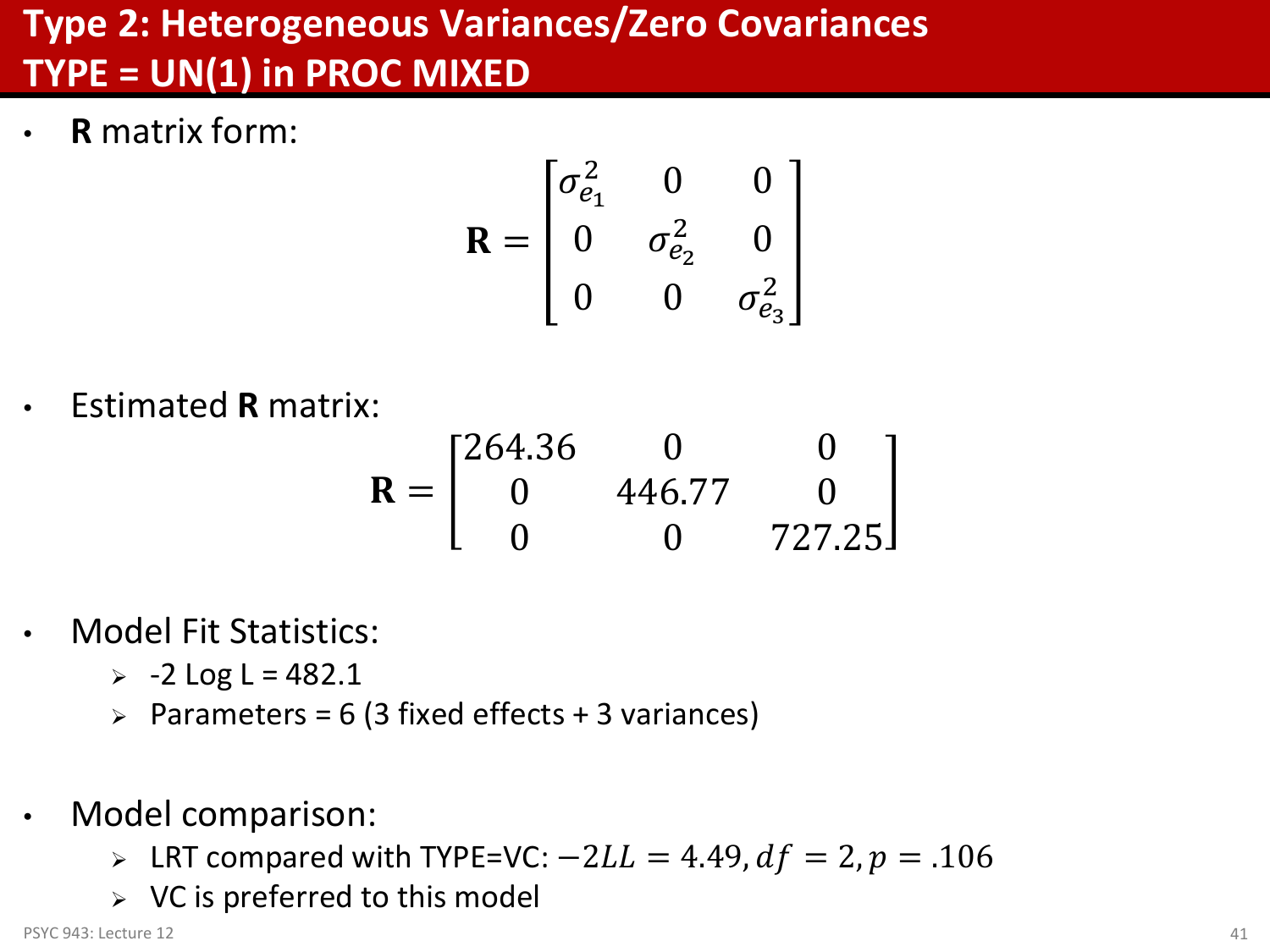### **Type 3: Compound Symmetry [TYPE = CS in PROC MIXED]**

• **R** matrix form:

$$
\mathbf{R} = \begin{bmatrix} \sigma_e^2 + \sigma & \sigma & \sigma \\ \sigma & \sigma_e^2 + \sigma & \sigma \\ \sigma & \sigma & \sigma_e^2 + \sigma \end{bmatrix}
$$

• Estimated **R** matrix:

$$
\mathbf{R} = \begin{bmatrix} 479.46 & 409.41 & 409.41 \\ 409.41 & 479.46 & 409.41 \\ 409.41 & 409.41 & 479.46 \end{bmatrix}
$$

Btw, this is univariate repeated measures ANOVA.

• Model Fit Statistics:

 $> -2$  Log L = 435.3

- $\triangleright$  Parameters = 5 (3 fixed effects + 1 variances + 1 covariance)
- Model comparison:
	- > LRT compared with TYPE=VC:  $-2LL = 51.31$ ,  $df = 1$ ,  $p < .0001$
	- $\triangleright$  CS is preferred to VC (so we now use CS as null model)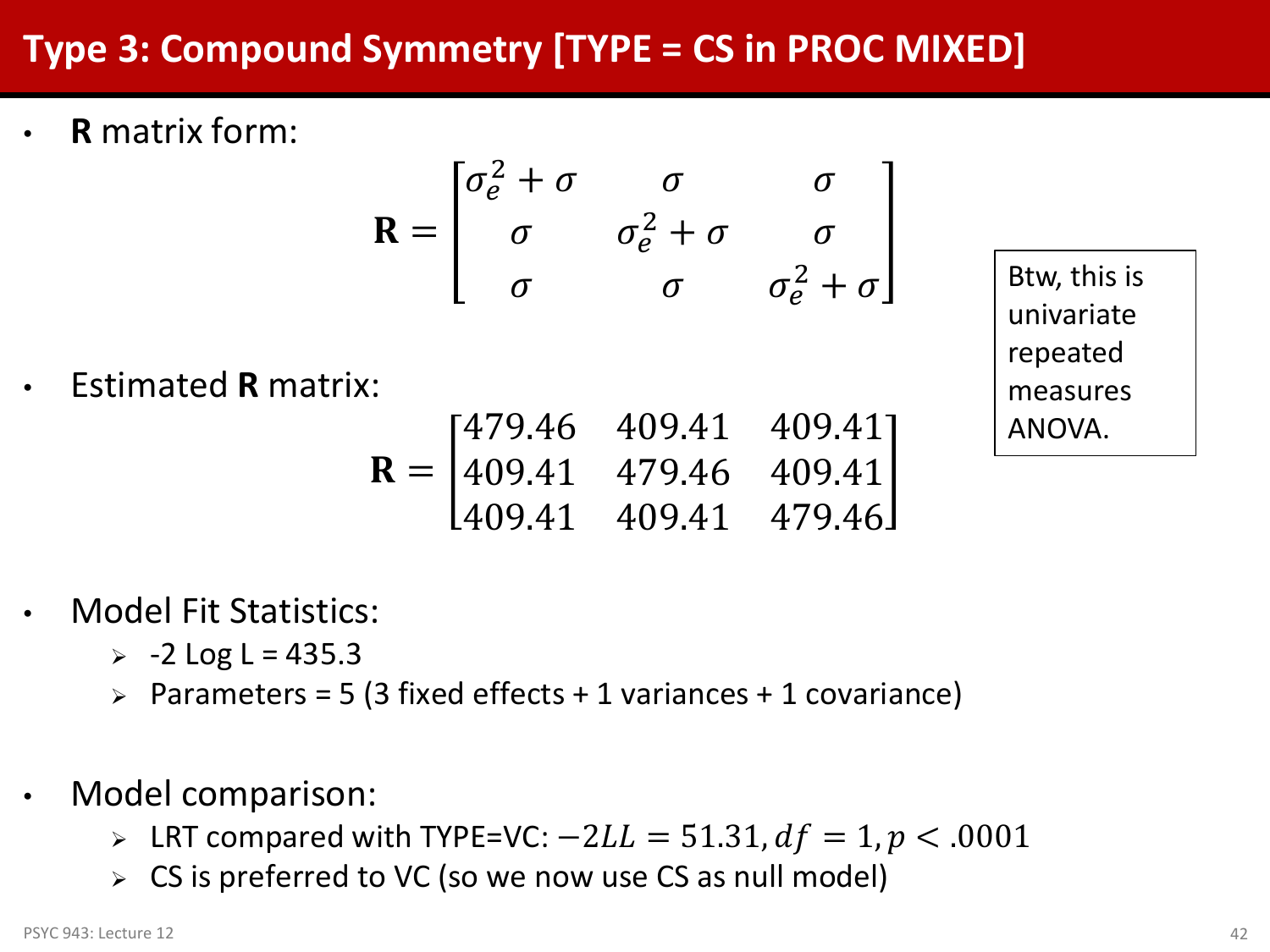### **Type 4: Compound Symmetry/Heterogeneous Variances [TYPE = CSH in PROC MIXED]**

• **R** matrix form:

$$
\mathbf{R} = \begin{bmatrix} \sigma_{e_1}^2 & \sigma_{e_1} \sigma_{e_2} \rho & \sigma_{e_1} \sigma_{e_3} \rho \\ \sigma_{e_1} \sigma_{e_2} \rho & \sigma_{e_2}^2 & \sigma_{e_2} \sigma_{e_3} \rho \\ \sigma_{e_1} \sigma_{e_3} \rho & \sigma_{e_2} \sigma_{e_3} \rho & \sigma_{e_3}^2 \end{bmatrix}
$$

• Estimated **R** matrix:

$$
\mathbf{R} = \begin{bmatrix} 217.16 & 310.26 & 403.39 \\ 310.26 & 433.06 & 509.79 \\ 403.39 & 509.79 & 732.06 \end{bmatrix}
$$

- Model Fit Statistics:
	- $> -2$  Log L = 415.8
	- $\triangleright$  Parameters = 7 (3 fixed effects + 3 variances + 1 covariance)
- Model comparison:
	- > LRT compared with TYPE=CS:  $-2LL = 19.5$ ,  $df = 2$ ,  $p < .0001$
	- $\triangleright$  CSH is preferred to CS (so we now use CSH as null model)

PSYC 943: Lecture 12 **All and Struck and Struck and Struck and Struck and Struck and Struck and Struck and Association**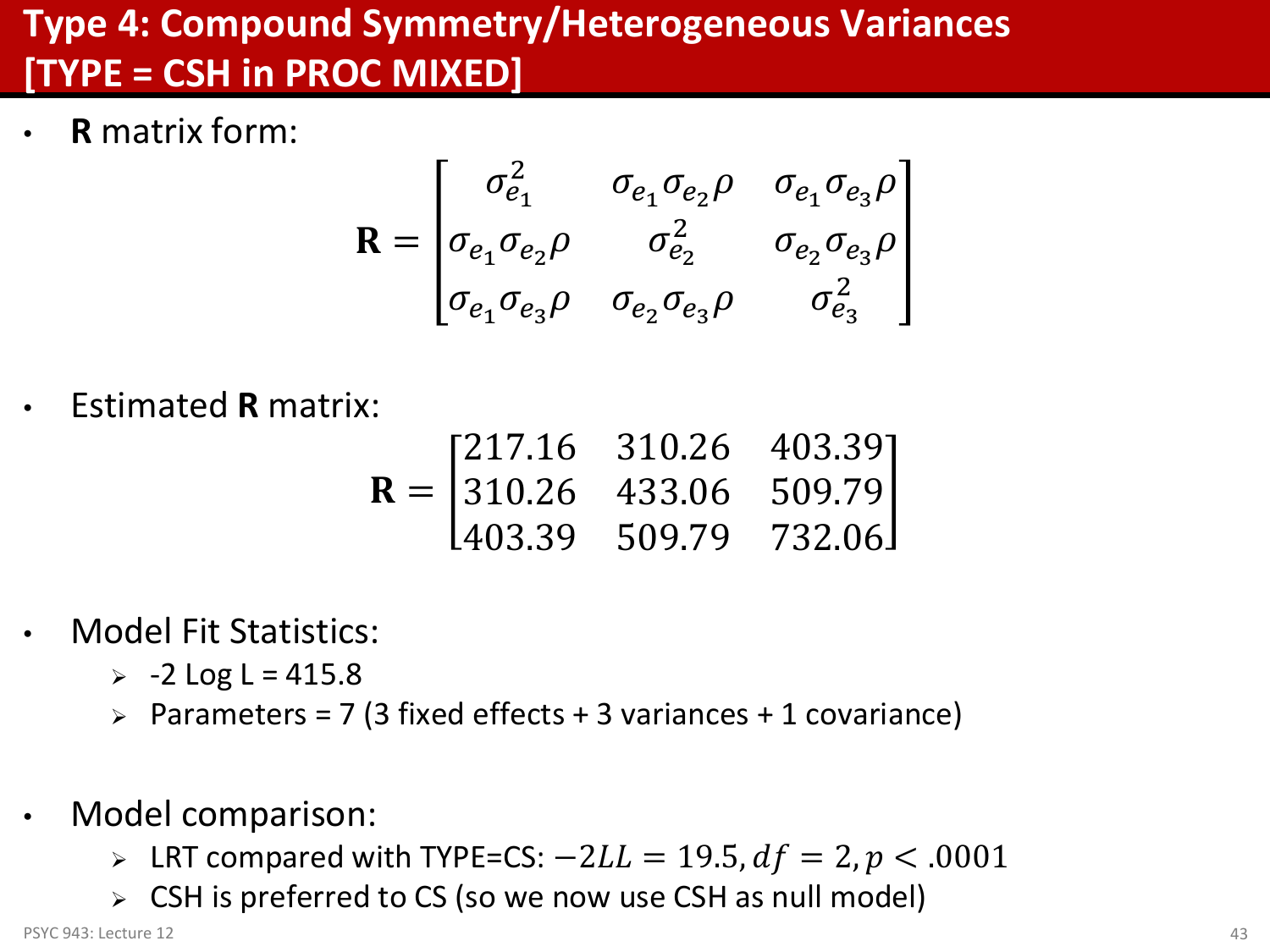### **Type 5: Unstructured Covariance Matrix [TYPE = UN in PROC MIXED]**

• **R** matrix form:

$$
\mathbf{R} = \begin{bmatrix} \sigma_{e_1}^2 & \sigma_{e_1, e_2} & \sigma_{e_1, e_3} \\ \sigma_{e_1, e_2} & \sigma_{e_2}^2 & \sigma_{e_2, e_3} \\ \sigma_{e_1, e_3} & \sigma_{e_2, e_3} & \sigma_{e_3}^2 \end{bmatrix}
$$

Btw, this is multivariate (repeated measures) ANOVA.

• Estimated **R** matrix:

$$
\mathbf{R} = \begin{bmatrix} 264.36 & 315.00 & 373.72 \\ 315.00 & 446.75 & 536.49 \\ 373.72 & 539.49 & 727.25 \end{bmatrix}
$$

- Model Fit Statistics:
	- $> -2$  Log L = 408.1
	- $\triangleright$  Parameters = 9 (3 fixed effects + 3 variances + 3 covariances)
- Model comparison:
	- > LRT compared with TYPE=CSH:  $-2LL = 7.7$ ,  $df = 2$ ,  $p < .021$
	- UN is preferred to CSH and UN is the winner!

PSYC 943: Lecture 12 44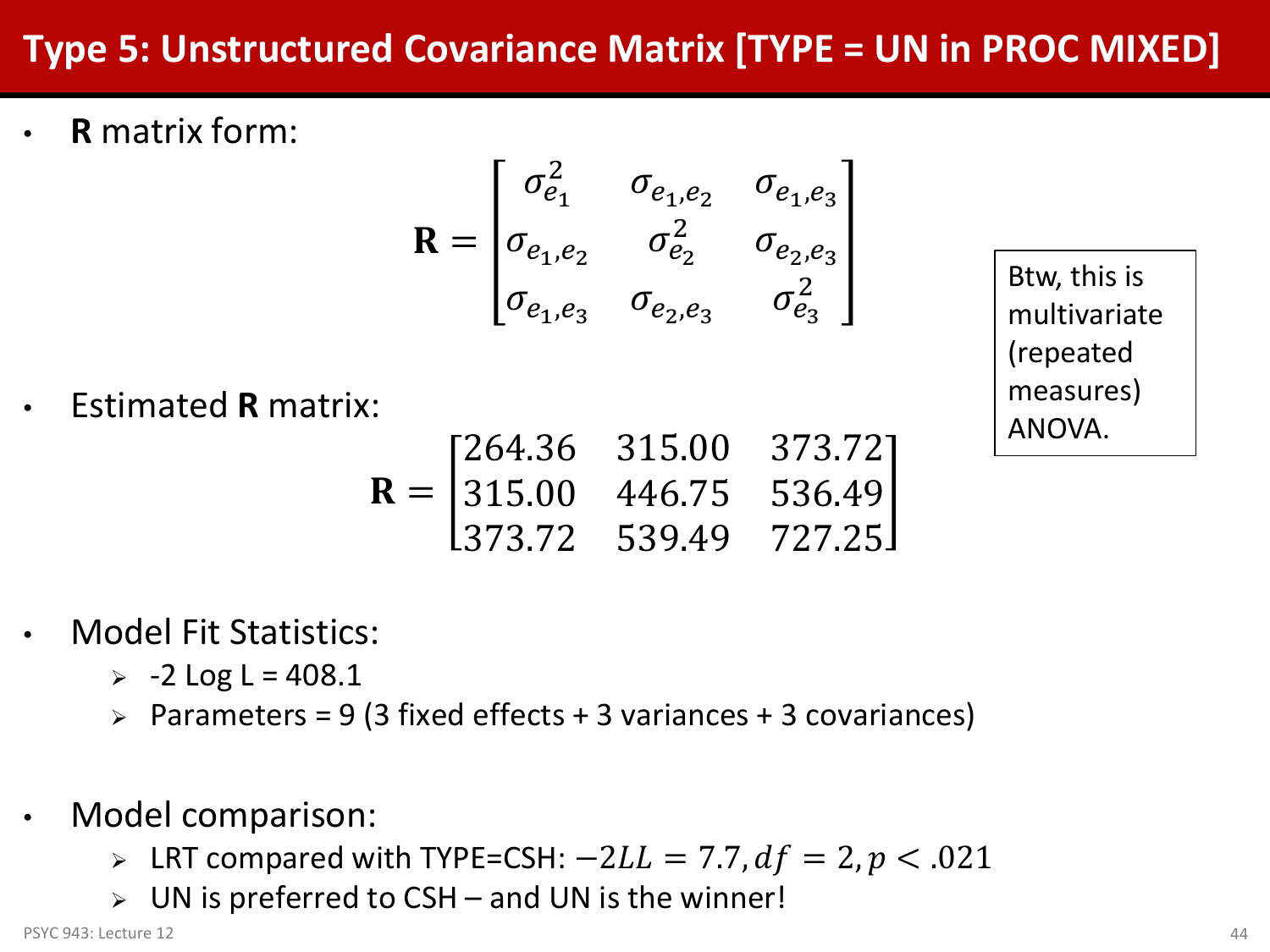## **WRAPPING UP**